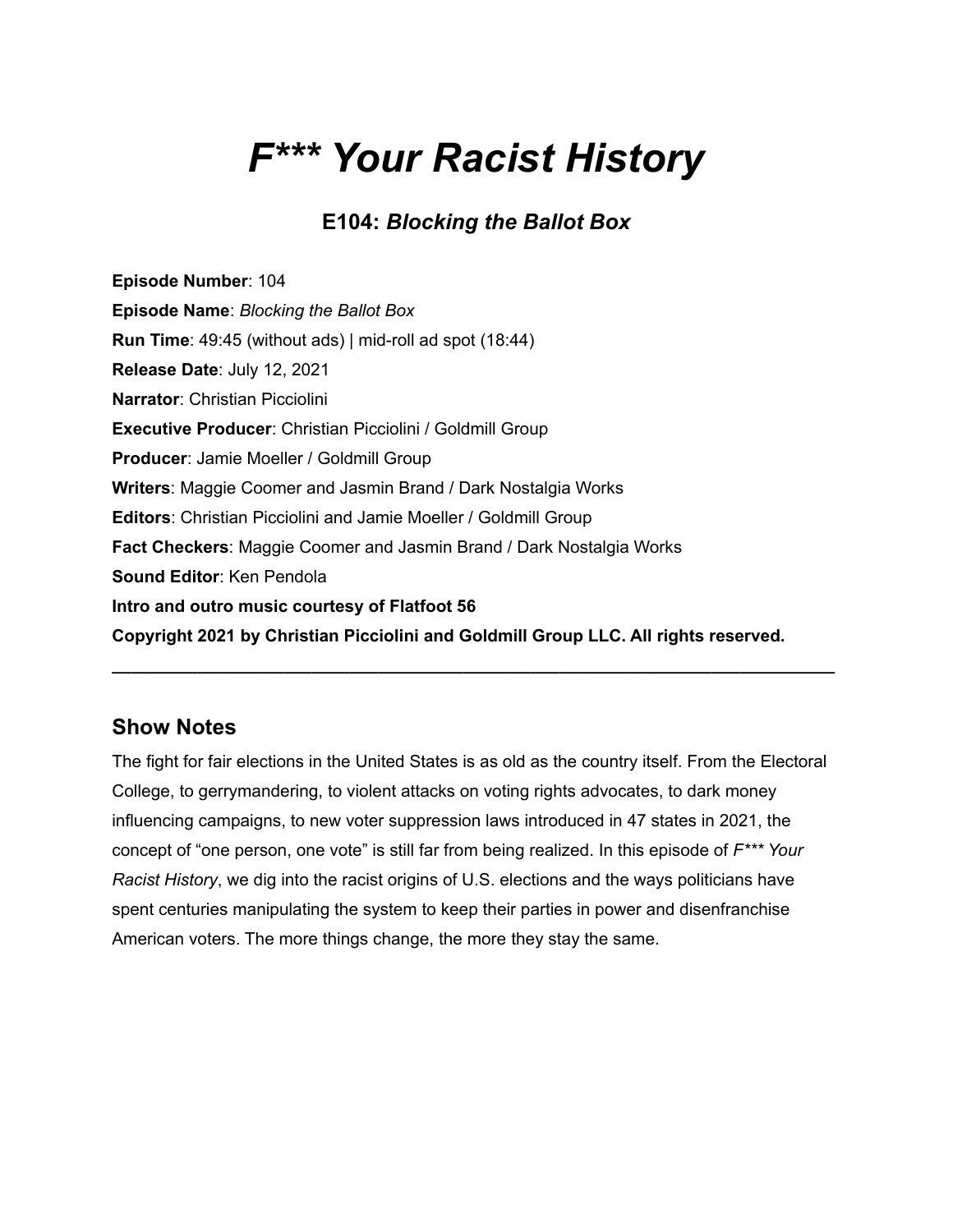#### **EPISODE SCRIPT**

#### **Introduction**

When Americans cast their vote for President of the United States, who exactly are we voting for? We check a box next to a candidate's name, get an 'I Voted' sticker to display on our lapels to signify we've performed our civic duty, and hope like hell our chosen candidate wins. But, in reality, we aren't actually casting a ballot for that person to represent us. Instead, we vote for a group of partisan electors selected well before the election by either the Republican or Democrat parties in our state to place our votes for us. Then, depending on which presidential candidate gets the most votes in that state (or wins the most Congressional districts), the chosen group of electors then go to the United States Capitol in December and place *their* vote (not necessarily yours) for the next president. This process is called The Electoral College and it's how America has elected its president every four years since the ratification of the U.S. Constitution in 1787.

Why, though? Why don't we rely on the popular vote to choose our president? Whoever gets the most votes should win that privilege, right? Like so many things in America, we need to go back to our country's founding to understand why and where we are today.

This is episode 4 of *F\*\*\* Your Racist History*: *Blocking the Ballot Box.*

#### **The Electoral College**

By 1787, the original signatories of the predecessor of the United States Constitution, the Articles of Confederation, realized they had a looming problem. The federal government, under the Articles, lacked the power to do anything other than flaccidly exist. Framers of the Articles of Confederation hadn't conceived the Executive and Judicial branches of government yet, which meant they couldn't enforce federal laws. They also didn't have a mechanism to collect much-needed taxes, which meant they couldn't fund a standing army and had to rely on private militias to put down unrest or to defend themselves against invasion. The thirteen original states maintained autonomous governments, brokered their own trade agreements, and kept independent currency systems. The United States was hardly "united" at all; in fact, most states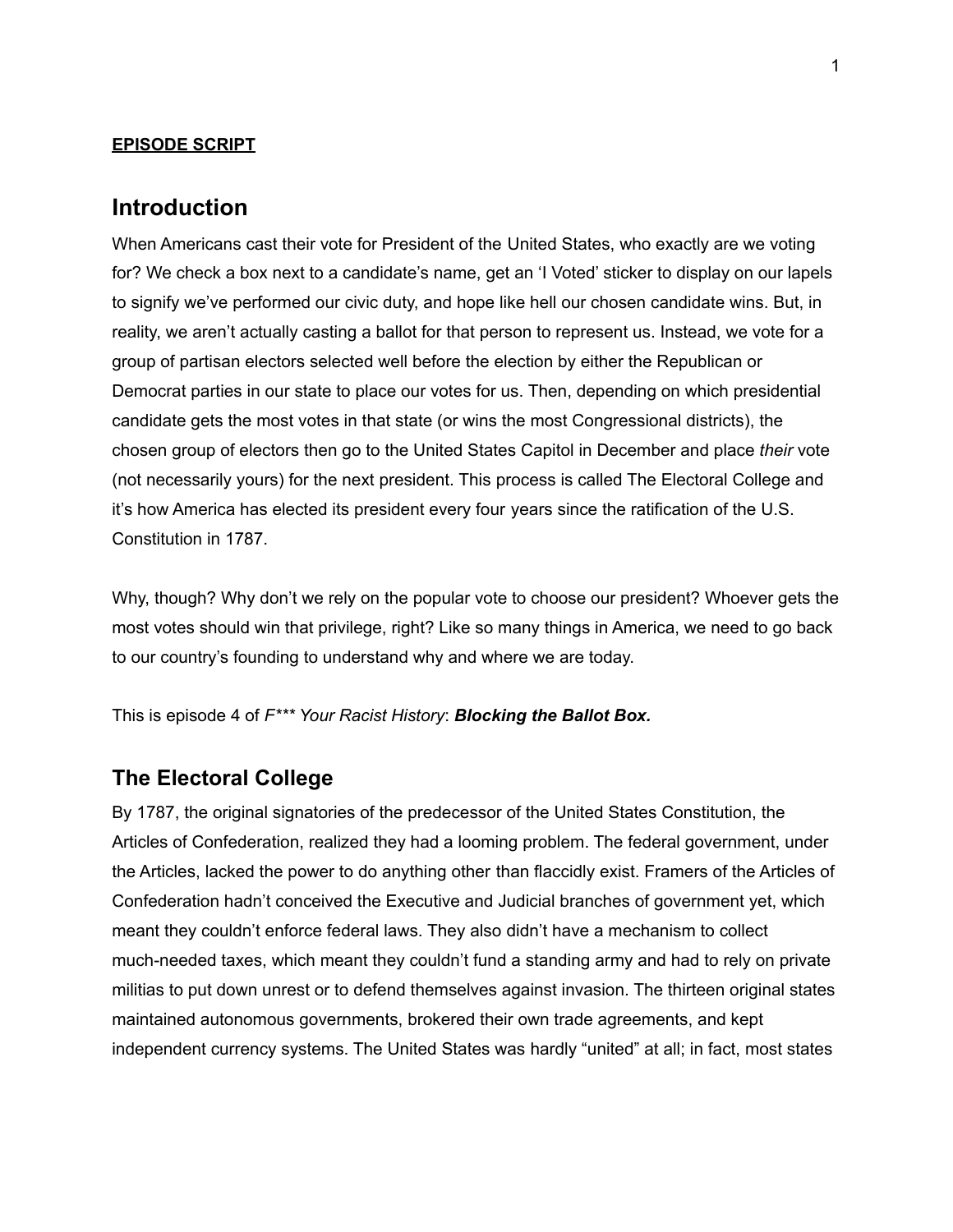even had competing financial interests and saw one another as foes. Something had to be done to foster cooperation if this fledgling nation was to survive.<sup>1</sup>

At the Constitutional Convention in Philadelphia in 1787, the framers set out to solve these problems and positioned the United States government as supreme leader of the thirteen states. You may recognize some of the attendees: George Washington, James Madison, Alexander Hamilton, Benjamin Franklin, Thomas Jefferson, and John Adams. A formation of an Executive branch was paramount, but how would they elect someone to fill the highest office of the land?

By popular vote? Nope, for a variety of reasons. James Madison spent a few years reading every book he could about failed democracies of the past. He concluded that too much involvement in government by the people could lead to "mob rule," spelling certain death for the new democratic republic.<sup>2</sup> The framers figured citizens needed propertied white men to err on the side of reason in the face of such potential populist passions. In other words, they felt too much democracy could inadvertently usurp their power and transfer it to those who were so-called less reasonable—you know, like women and people of color.

As a compromise between either a straight congressional or popular vote to elect the president, the framers instead outlined a system called The Electoral College. Here's the gist of how it works:

Before every presidential election, each political party proposes a slate of electors equal to the number of representatives and senators in each state. As previously mentioned, when a citizen casts a vote for a candidate, they vote for the electors selected by that candidate's party (*not* the actual candidate whose name they check on the ballot). Then, after the general election happens in November every four years, the electors whose party won the general election go to Washington, D.C. and cast their votes for their respective party's candidate. End of story. Or is it?

<sup>1</sup> NCC Staff, "10 Reasons Why America's First Constitution Failed - National Constitution Center," National Constitution Center – constitutioncenter.org, 2018,

[https://constitutioncenter.org/blog/10-reasons-why-americas-first-constitution-failed.](https://constitutioncenter.org/blog/10-reasons-why-americas-first-constitution-failed)

<sup>&</sup>lt;sup>2</sup> Jeffrey Rosen, "James Madison's Mob-Rule Fears Have Been Realized," The Atlantic (The Atlantic, September 12, 2018), [https://www.theatlantic.com/magazine/archive/2018/10/james-madison-mob-rule/568351/.](https://www.theatlantic.com/magazine/archive/2018/10/james-madison-mob-rule/568351/)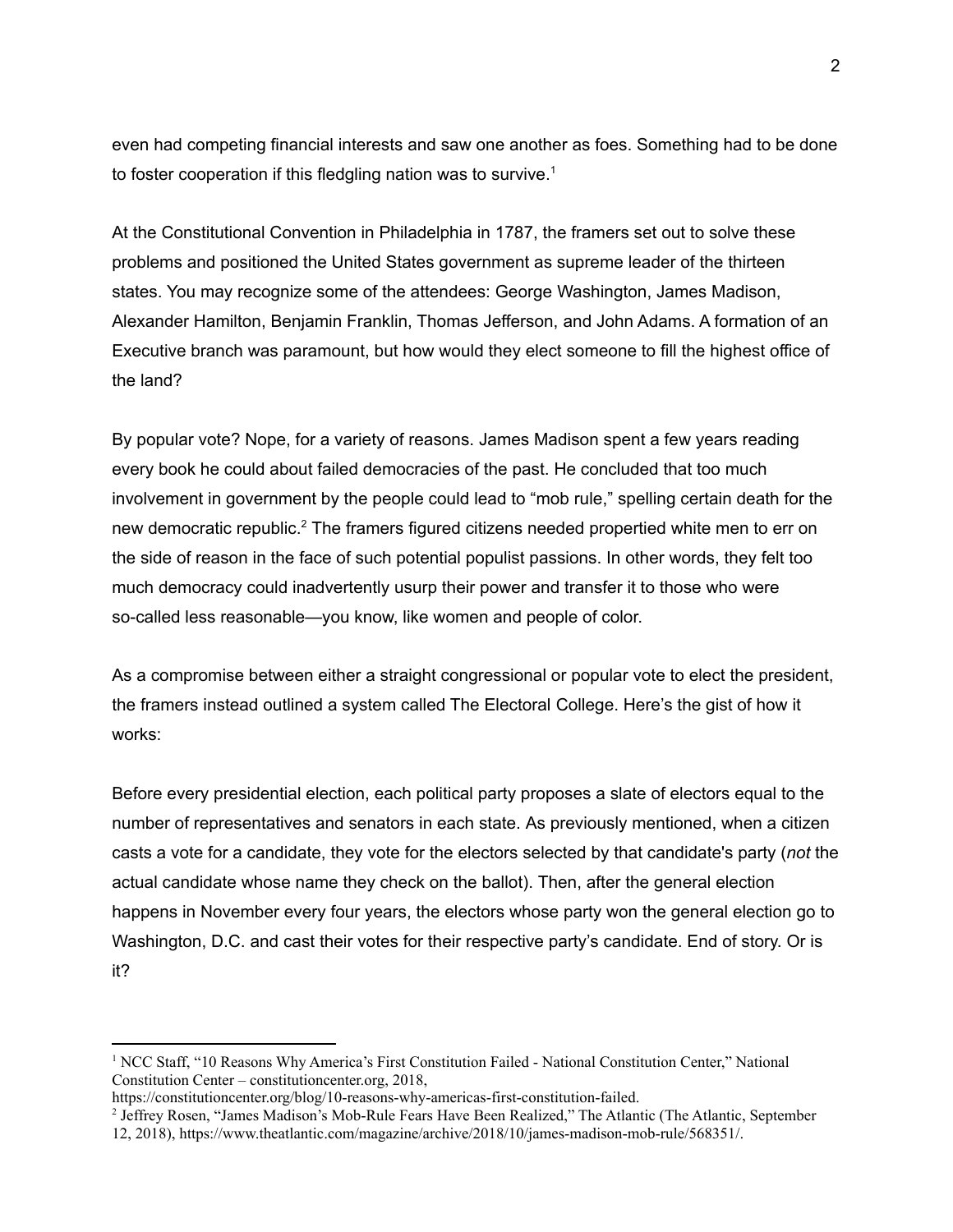While it's rare, there *have* been five instances in U.S. history where a candidate who *didn't* win the popular vote won the Oval Office. John Quincy Adams did it in 1824. Rutherford B. Hayes in 1876. Benjamin Harrison in 1888. George W. Bush in 2000, and most recently, Donald J. Trump in 2016 when he lost the popular vote to Hillary Clinton. $3$ 

So, how exactly does racism fit into The Electoral College equation? Well, for one, the original framers baked it into what's called "apportionment," which is a fancy word for figuring out how many representatives each state ultimately sends to Congress to place those votes for president. It's based on the American population census count, and at the Constitutional Convention in 1787, there was a massive argument about how to count enslaved Blacks as voters in the Southern United States (i.e. where they people or property?).

## **The Three-Fifths Compromise**

The idea of a popular vote threatened Southern slave owners' power. And, plenty of the U.S. Constitution's original drafters and signers were squarely in the pro-slavery camp. The Southern states had roughly the same population density as the Northern states, but one-third of the South's population was made up of enslaved people who had no rights and could not vote, putting Southern whites at a disadvantage in the event of an election of a president by popular vote. <sup>4</sup> At the time, you could only vote if you paid taxes—and you could only pay taxes if you were considered a person. For all intents and purposes, a white man.

At the Constitutional Convention, when the issue of taxation of slave property came up, white slave owners initially argued that they shouldn't be taxed for enslaved people as whole people because they believed Blacks were inherently inferior to whites. Three-fifths was the amount agreed upon that a slave owner should be taxed for a Black slave.<sup>5</sup>

However, when the issue of elected representation for those same slaves came up, it was determined that a periodic census of *free* citizens would dictate the amount of representation a state had in the federal government. The states with enslaved people suddenly did an

<sup>3</sup> Bennett, Robert W. *Taming the Electoral College*. Stanford, Calif., Stanford Law And Politics, 2006. [https://www.google.com/books/edition/Taming\\_the\\_Electoral\\_College/wYjvr7iCJVUC?hl=en&gbpv=1&dq=elector](https://www.google.com/books/edition/Taming_the_Electoral_College/wYjvr7iCJVUC?hl=en&gbpv=1&dq=electoral+college&pg=PP11&printsec=frontcover) [al+college&pg=PP11&printsec=frontcover](https://www.google.com/books/edition/Taming_the_Electoral_College/wYjvr7iCJVUC?hl=en&gbpv=1&dq=electoral+college&pg=PP11&printsec=frontcover)

<sup>4</sup> Akhil Reed Amar, *America's Constitution : A Biography* (New York: Random House, 2006).

<sup>&</sup>lt;sup>5</sup> "The Three-Fifths Clause Revisited," Teaching American History, accessed May 18, 2021,

<https://teachingamericanhistory.org/library/document/the-three-fifths-clause-revisited/>.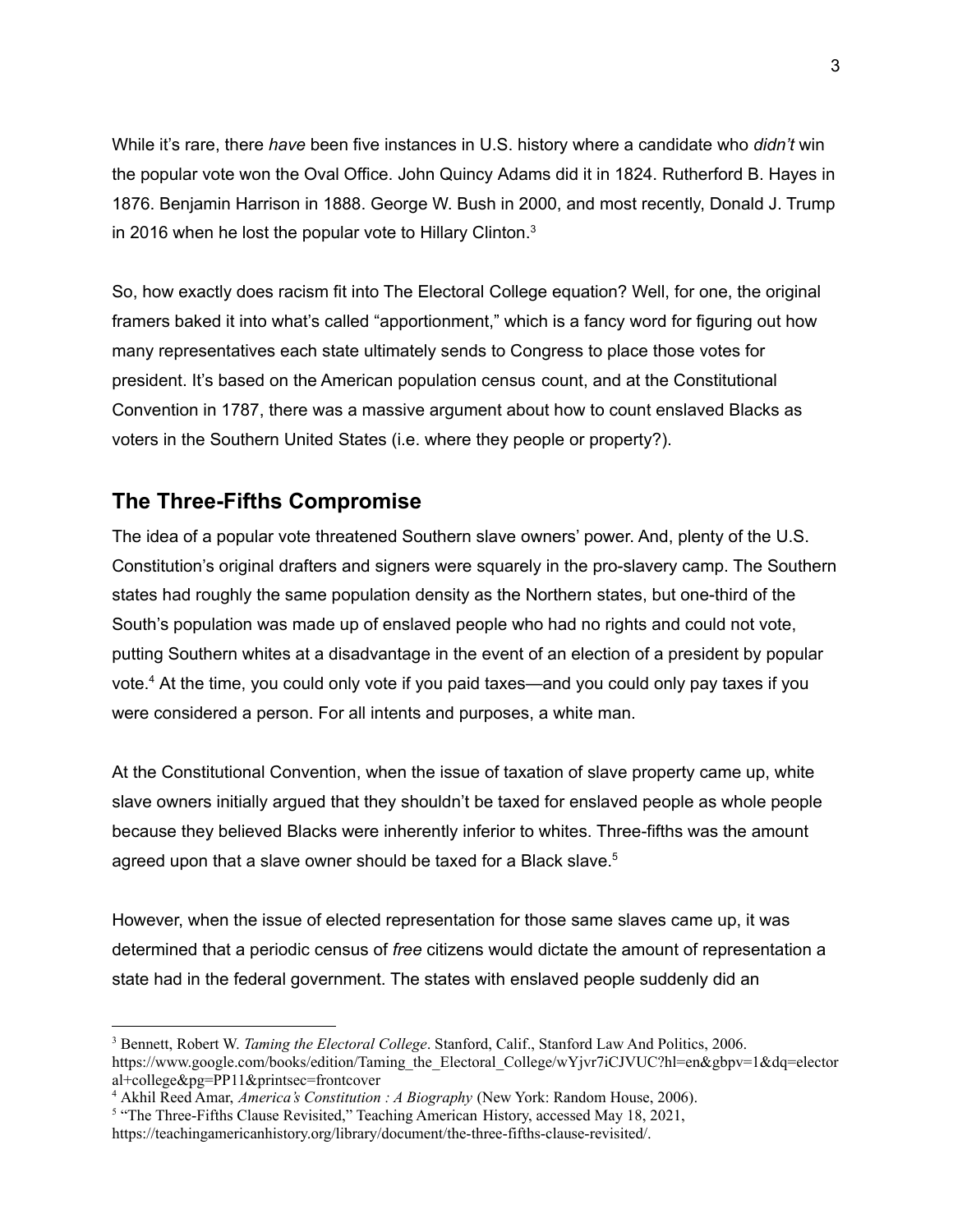about-face and claimed their slave labor was just as valuable as free labor in the North and should therefore afford them just as much representation. *Hmm*. Northern delegates chided their sudden turnaround—arguing that if everyone agreed a Black enslaved person was equal to just three-fifths of a white person for the purposes of taxation, then that ratio should also be extended to enslaved people when discussing representation.<sup>6</sup> Toward the end of the debates, the Southern delegates threatened to walk away from discussions altogether, so both sides patched together a bipartisan compromise outlined in Article 1, Section 2 of the United States Constitution:

"Representatives and direct Taxes shall be apportioned among the several States which may be included within this Union, according to their respective Numbers, which shall be determined by adding to the whole Number of free Persons, including those bound to Service for a Term of Years, and excluding Indians not taxed, three-fifths of all other Persons." 7

Notice they don't say "slave" here. That's because there were serious objections to using the word *slave* in a document that also declared all men were created equal, even if, in actuality, the framers of our Constitution were forming a system of government designed to uphold the sanctity of white autonomy. It's all about the optics.

This compromise all but ensured the dominance of white slaveholding politicians in American government until the Civil War broke out in 1861.

## **Gerrymandering**

National political parties like we know them today didn't burst onto the scene with the country's founding; they formed and grew over time as politicians learned how to consolidate power and exploit loopholes in the law. It didn't take long for politicians to figure out drawing congressional-district maps in specific ways had huge political advantages; Southern politicians started drawing their congressional maps toward large slave-owning districts, starting with Virginia in 1788. But the practice gained its well-known name of Gerrymandering in 1812 when a governor from Massachusetts signed a bill allowing a controversial new redistricting plan.

<sup>6</sup> "The Three-Fifths Clause Revisited," Teaching American History, accessed May 18, 2021, <https://teachingamericanhistory.org/library/document/the-three-fifths-clause-revisited/>.

<sup>7</sup> National Archives, "The Constitution of the United States: A Transcription," National Archives, September 24, 2018, [https://www.archives.gov/founding-docs/constitution-transcript.](https://www.archives.gov/founding-docs/constitution-transcript)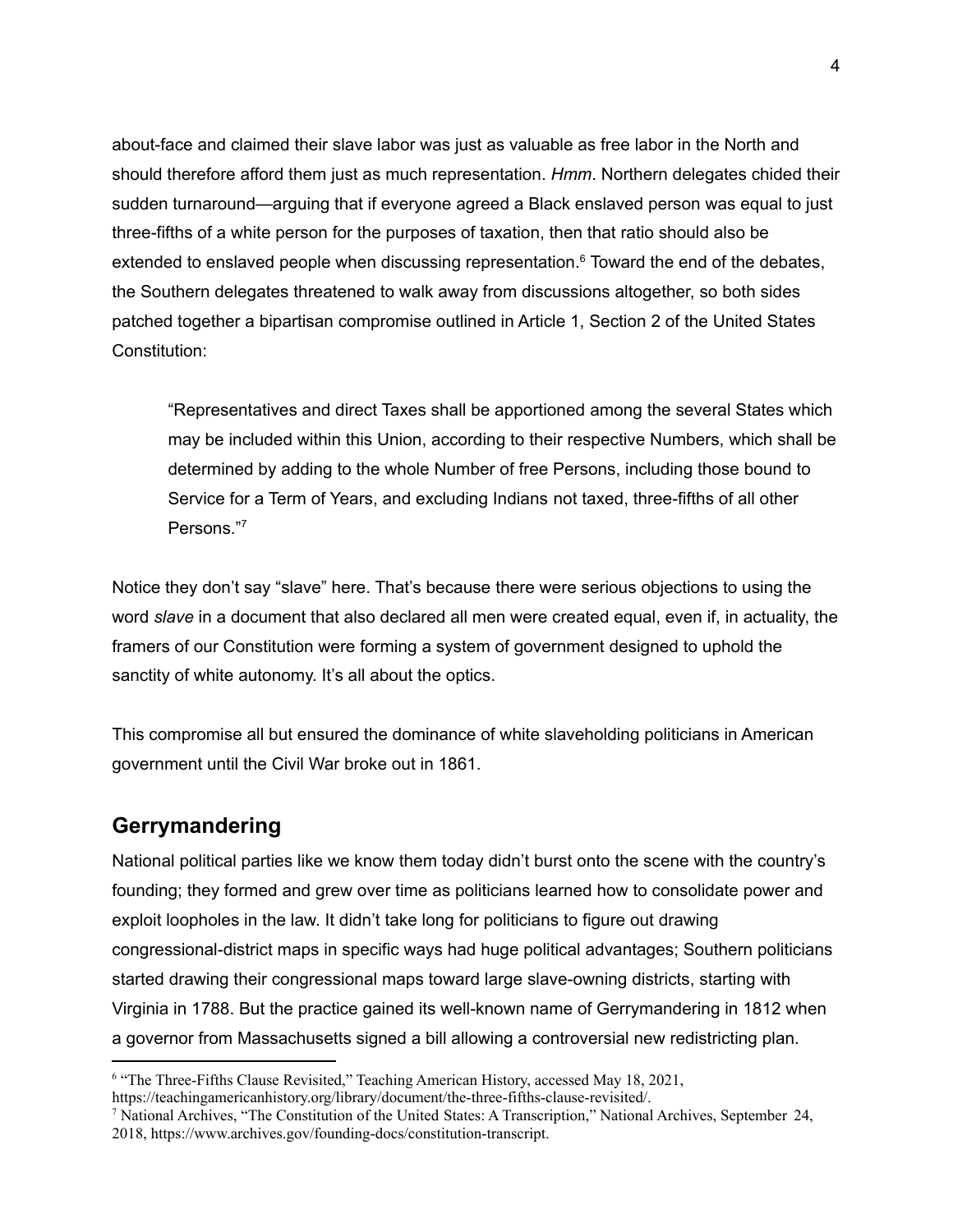Elbridge Gerry was born in Marblehead, Massachusetts, in 1744. He entered into politics in 1772 on the eve of the American Revolution and became a Founding Father of the United States. He signed the Declaration of Independence, served on the Continental Congress, and participated in the Constitutional Convention. After serving President John Adams as a foreign diplomat to France, Gerry retired from politics in the early 1800s and settled into life as a businessman in Massachusetts…until he became so disgusted with the behavior of his political foes, the Federalists, he re-entered politics.

A quick aside, our current two-party system of Democrat and Republican evolved from a host of other political parties from the early 1800s, including the Whigs, the Federalist Party, and the Democratic-Republicans. The main differences between these parties are not important for today's story. However, for Elbridge Gerry's story, just remember his political rivals, the Federalists, were for a strong central government, and Gerry's Democratic-Republicans were for States rights, limited central government, and saw themselves as the "every-man" party.

Gerry came out of retirement in 1810 to run for Governor of Massachusetts for the Democratic-Republican Party. He claimed he did it to end partisan political warfare between his party and the Federalists, but his actions while in office were aggressively anti-Federalist. He had Federalist newspaper editors arrested for libel for speaking out against President James Madison's foreign policy. He purged Federalist officials from his state government and replaced them with loyal Democratic-Republicans. Finally, after the Democratic-Republican-dominated legislature redrew their state Senate districts to break up Federalist-controlled areas, Gerry signed a bill that allowed for the unusual redistricting plan that unquestionably benefited his party.

Obviously, Federalists were outraged over the redrawn map. And, soon, Gerry became the subject of political jabs. An artist named Elkanah Tisdale doodled over Gerry's map and turned his freakishly redrawn district into an outline of a mythical salamander that was printed in newspapers nationwide. Critics coined it the "Gerrymander," and the name for this despicable vote-rigging practice has stuck ever since.

The maneuver soon became commonplace in American politics; every ten years after performing the census, the parties in power redrew congressional district lines to benefit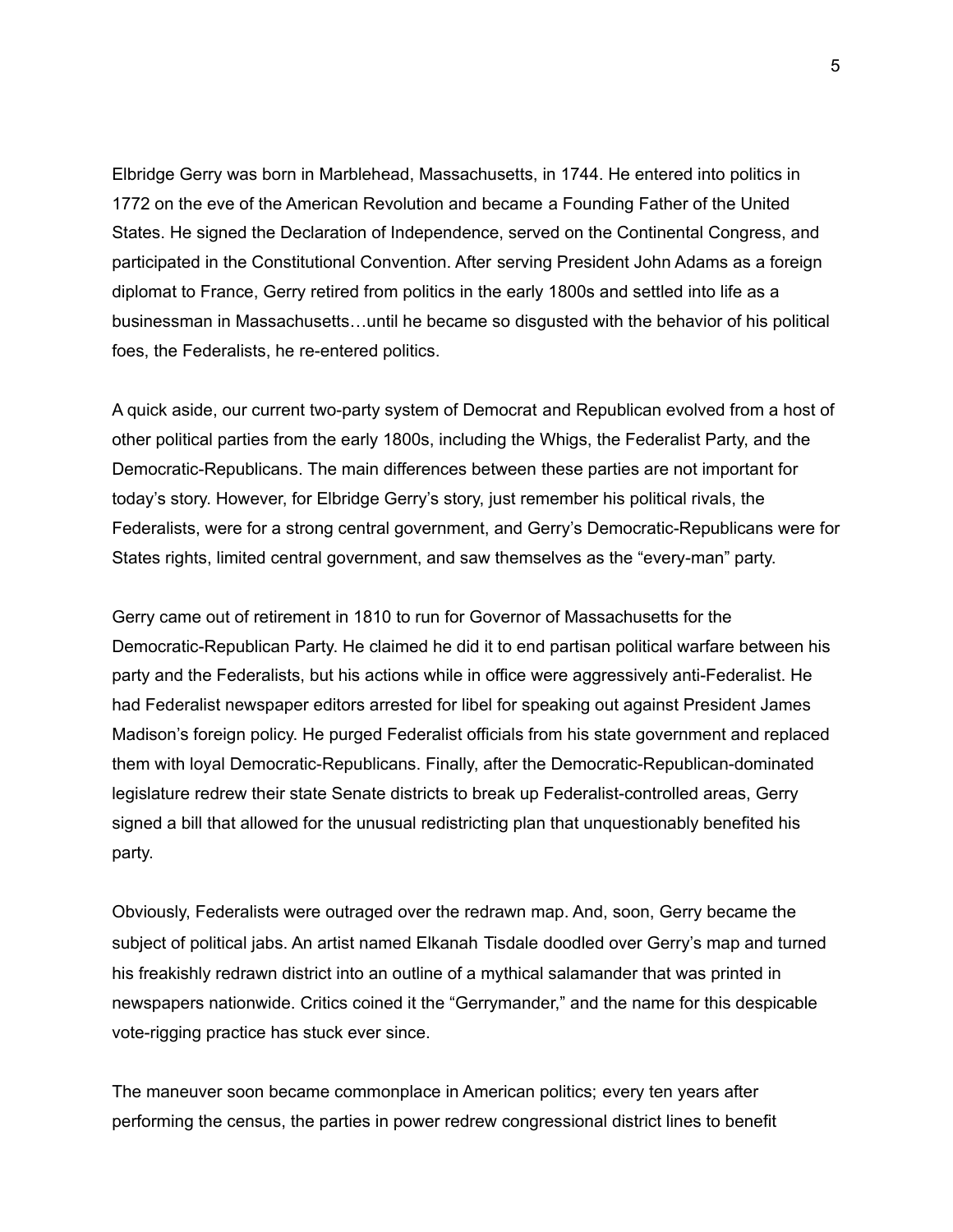themselves in upcoming elections. They would use the tactic to either "crack" voting districts, i.e., break up groups of voters they saw as harmful to their re-election chances, or "pack" them, draw high numbers of voters together to lessen or bolster their impact on upcoming state and federal elections.

In time, politicians also realized other ways to manipulate voting maps in their favor.

#### **Racial Gerrymandering**

The practice of splitting up communities of Black and brown voters to ensure they can't elect a candidate that represents them is one that comes to mind. This form of racial gerrymandering was popular in the South following the Civil War, when newly-freed Black men tried to exercise their right to vote or run for office after the 15th Amendment was ratified in 1870.

#### **Prison Gerrymandering and Felony Disenfranchisement**

In a form of prison gerrymandering, the Census Bureau counts prisoners in the districts where they are incarcerated, instead of in their home districts. Since most prisoners come from urban (or largely Black and brown populated) areas and are imprisoned in rural (mostly white) areas, this gives a population boost and, therefore, more representation clout to rural white prison towns versus the inmates' home districts. This is a problem in particular in Massachusetts, with "the towns of Billerica, Dartmouth, Dedham, Framingham, Ludlow, Plymouth, and Walpole each contain[ing] a precinct where up to 35% of the precinct's representatives are directly attributable to the Census Bureau's prison miscount." 8

Voting districts are required to be drawn with an even distribution of residents so "one person, one vote" can generally be adhered to, but in every state except Maine and Vermont, as well as the District of Columbia, felons cannot vote while incarcerated. <sup>9</sup> Therefore, the vote of the person who lives in a small town with a large prison population has substantially more power than a person who lives in a large urban area.

<sup>8</sup> Prison Policy Initiative, "Prison Gerrymandering in Massachusetts: How the Census Bureau Prison Miscount Invites Phantom Constituents to Town Meeting," www.prisonersofthecensus.org, October 30, 2013, <https://www.prisonersofthecensus.org/ma/towns.html>.

<sup>&</sup>lt;sup>9</sup> "Felony Disenfranchisement Laws (Map)," American Civil Liberties Union, 2019,

<https://www.aclu.org/issues/voting-rights/voter-restoration/felony-disenfranchisement-laws-map>.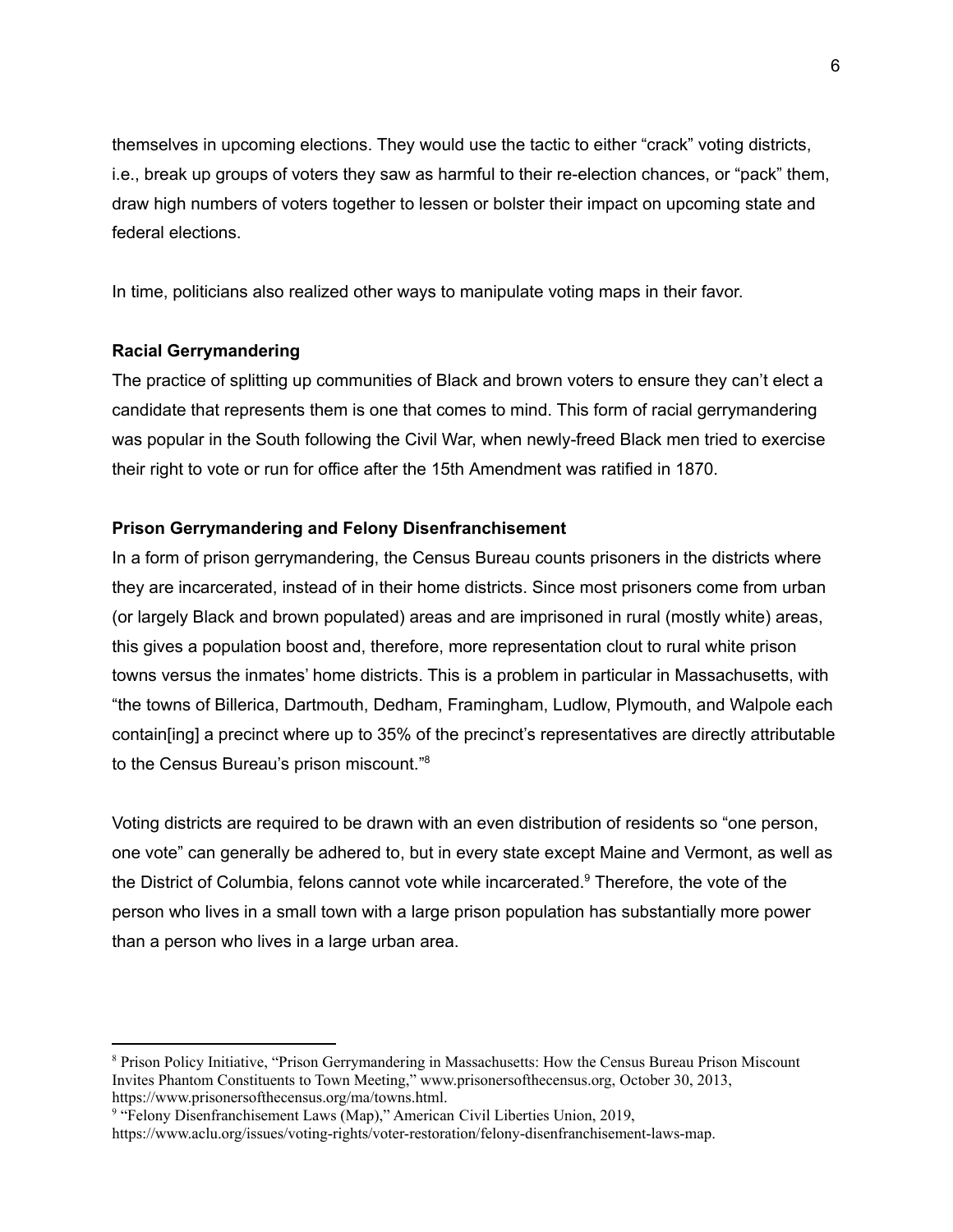While prisoners' bodies are counted to impact voting maps, even as their own voices can't be included, felons only receive restoration of voting rights upon release in *some* states. In others, they are not restored until after parole or probation is finished, or after any restitution or outstanding fines are paid. In other states, felons lose their voting rights indefinitely, or they require a governor's pardon in order for them to be restored. Things used to be worse in this regard. Numerous states have passed laws to expand voting access to people with felony convictions. But, despite these reforms, as of 2020, over five-million Americans remain disenfranchised. And, because Black people have been disproportionately incarcerated, one out of every 16 African Americans has lost their voting rights due to felony disenfranchisement laws, versus one in every 59 non-Black voters.<sup>10</sup>

Although reforms have since been made to voting rights laws in Florida, the political impact that felony disenfranchisement laws can have were quite evident there in the 2000 presidential election. Even a non-violent, low-level offense like drug possession was counted as a felony and many drug offenders who never faced any jail time were barred from voting that year. The outcome of the Florida vote and of the 2000 presidential race came down to just a few hundred votes. But over 200,000 Black men (31 percent of all African-American men in the state at the time) were not allowed to vote in that election.<sup>11</sup>

#### **Voter Suppression Post-Civil War**

During the Reconstruction era that followed the Civil War, states retained control over who was allowed suffrage (or, the right to vote) within their borders, even as it pertained to national elections. The 14th Amendment, adopted in 1868, however, guaranteed equal protection for all American citizens (regardless of skin color) under the law, superseding The Three-fifths Compromise language in the Constitution. To spell it out further and ensure full citizenship rights for formerly enslaved people following the passing of the 14th Amendment, Congress passed the 15th Amendment:

<sup>&</sup>lt;sup>11</sup> "U.S.: Florida Ex-Offenders Barred from Vote." Human Rights Watch, 7 Nov. 2000, https://www.hrw.org/news/2000/11/07/us-florida-ex-offenders-barred-vote# <sup>10</sup> "Voting Rights," The Sentencing Project, n.d., [https://www.sentencingproject.org/issues/voting-rights/.](https://www.sentencingproject.org/issues/voting-rights/)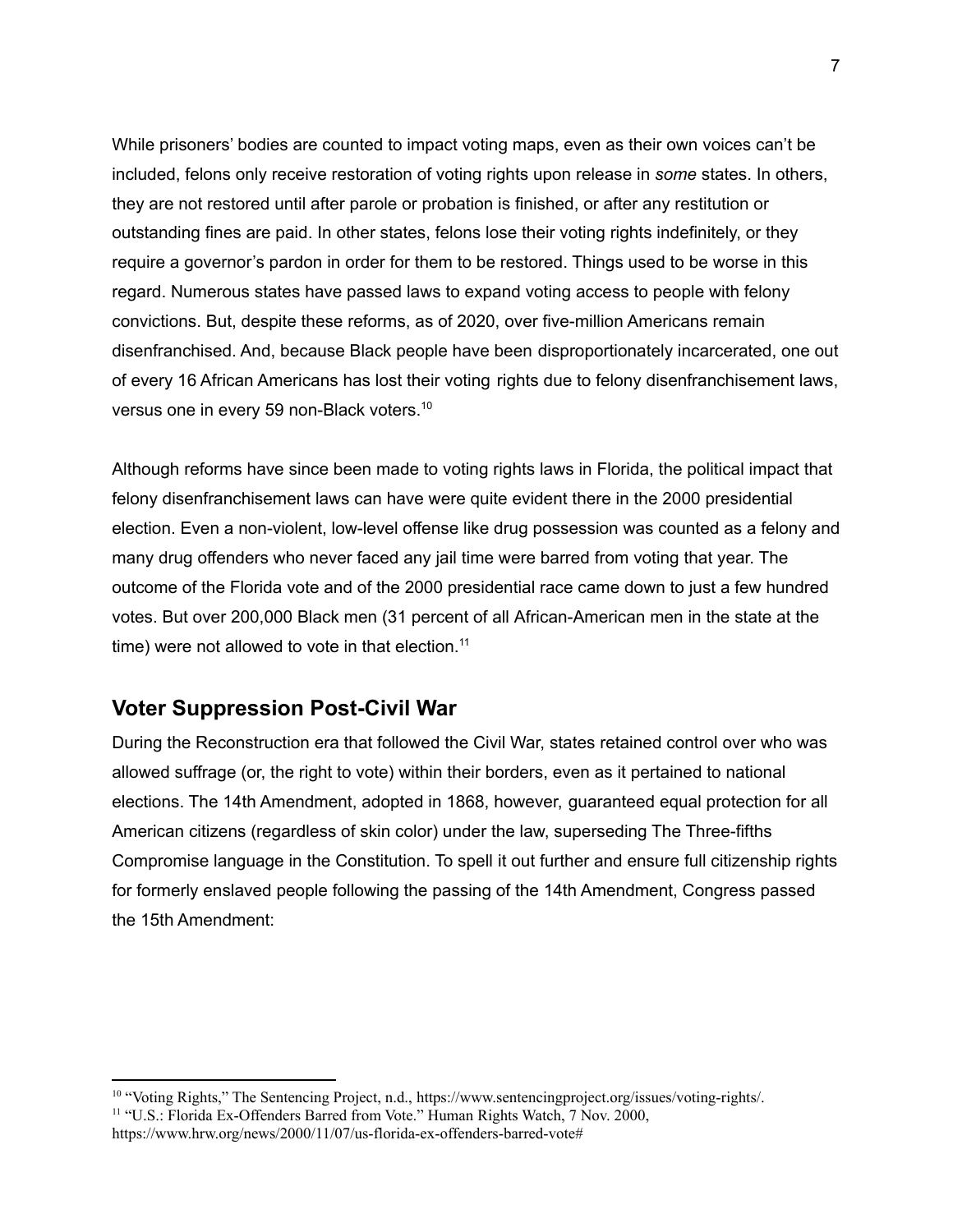"The right of citizens of the United States to vote shall not be denied or abridged by the United States or by any State on account of race, color, or previous condition of servitude."<sup>12</sup>

The amendment was ratified in February 1870 and is often credited with finally enfranchising Black men with the right to vote. For Native Americans, however, it wasn't until the Snyder Act of 1924, which granted Native Americans born in the U.S. full citizenship, that they could enjoy the rights granted by the 15th Amendment<sup>13</sup> (and in some states not until the 1960s, since it was left up to the states to decide who has the right to vote).

The passage of the 15th Amendment also exposed a racist fissure within the Women's Suffrage Movement in America. Some white women of the American Equal Rights Association, like Susan B. Anthony and Elizabeth Cady Stanton, who had been fighting for their own right to vote since the 1840s, refused to support the ratification of this amendment because it did not provide universal suffrage for women. The American Equal Rights Association dissolved in 1869 over the issue, and Susan B. Anthony and Elizabeth Cady Stanton formed the female-only National Woman Suffrage Association (NWSA).<sup>14</sup> The NWSA primarily worked towards white women's suffrage and often utilized racist talking points. After all, just because you are oppressed doesn't mean you can't oppress others. For example, Elizabeth Cady Stanton said that the 15th Amendment, (quote) "creates an antagonism everywhere between educated, refined women and the lower orders of men, especially in the South."<sup>15</sup>

As far as Black women were concerned, the American Suffrage Movement all but omitted them. Black women faced oppression from all sides, both gendered and racial. Intersectionality wasn't yet in the American vocabulary. We will delve into the racism of the Women's Movement in a later episode.

The population of formerly enslaved people that had been used to inflate representation in government for slave states via the Three-fifths Compromise could now, in theory, represent

<sup>&</sup>lt;sup>13</sup> "Voting Rights for Native Americans," Library of Congress, n.d., <sup>12</sup> "The 15th Amendment of the U.S. Constitution," National Constitution Center – The 15th Amendment of the U.S. Constitution, 2019, [https://constitutioncenter.org/interactive-constitution/amendment/amendment-xv.](https://constitutioncenter.org/interactive-constitution/amendment/amendment-xv)

https://www.loc.gov/classroom-materials/elections/right-to-vote/voting-rights-for-native-americans/.

<sup>14</sup> "American Equal Rights Association | American Organization | Britannica," in *Encyclopædia Britannica*, 2019, [https://www.britannica.com/topic/American-Equal-Rights-Association.](https://www.britannica.com/topic/American-Equal-Rights-Association)

<sup>15</sup> Little, Becky. "How Early Suffragists Left Black Women out of Their Fight." *HISTORY*, HISTORY, 8 Nov. 2017, [www.history.com/news/suffragists-vote-black-women](http://www.history.com/news/suffragists-vote-black-women).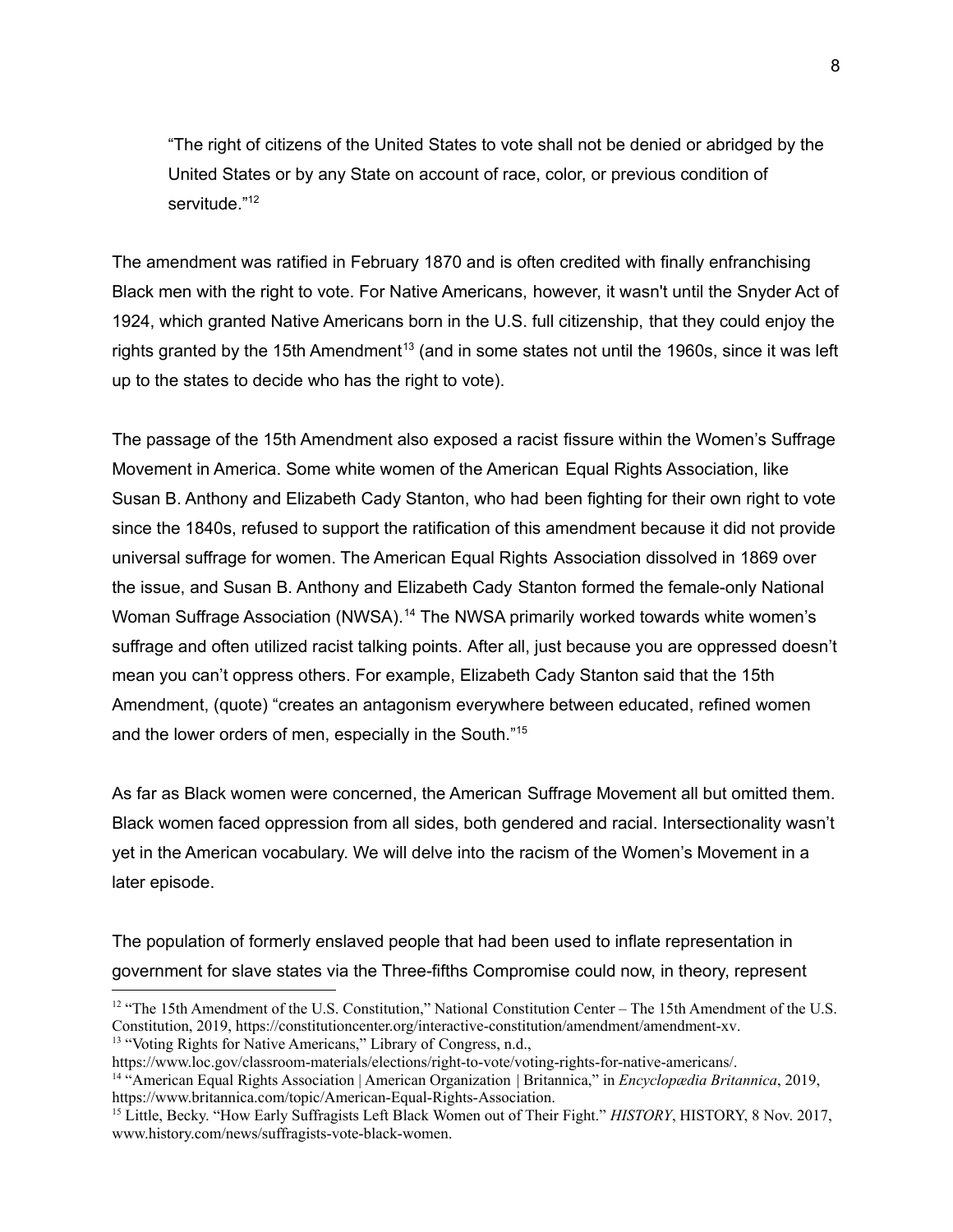themselves and their best interests—at least the Black men. Unfortunately, racists had other plans.

The Ku Klux Klan, established after the Civil War by white supremacist ex-Confederate soldiers and military officers, aimed to violently suppress these new Black voters, their allies, and in some instances, white Republicans. Keep in mind the more-progressive Republican Party at this time in American history does not reflect the modern-day version that is associated with more-conservative (and sometimes racist) values. The Klan had become a full-blown terrorist organization by the 1868 election. There were at least 1,000 politically and racially motivated murders in Louisiana and 2,000 in Kansas alone, and thousands more across the South in the lead-up to election day. Harassment, beatings, and other forms of intimidation were also rampant. New Orleans had 21,000 registered Republican voters, but only 276 would cast their votes in the wake of violence surrounding that election season. 16

Despite that, the Republican candidate at the time, Ulysses S. Grant, still won the election with over 52-percent of the popular vote. In addition to the 15th Amendment, which lifted restrictions on the right to vote based on race, Grant then ushered in the Enforcement Acts in the early 1870s, making it illegal to interfere with registration, voting, officeholding, and jury duty. Needless to say, these laws were not often enforced.

Plantation owners also took full advantage of their workforce (in more ways than one) when it came to manipulating voting. Some proudly argued they gave their impoverished workers time off to vote and sometimes even drove them to the polls themselves. This was an overt display of "benevolence" to promote the idea that they were just, kind, and law-abiding Southerners. An act that was meant to show the North that the South was 'rehabilitated,' or even that there was nothing to worry about in the first place when it came to the disenfranchisement and treatment of formerly enslaved Blacks. What was not on display, however, was their denial of fundamental voter education and the strong encouragement, often through violence, to vote for a particular candidate or candidates of the plantation owner's choosing.

Violent suppression did not apply only to voters, but Black candidates and anyone deemed an ally, as well. In fact, there was not a serious Black candidate for U.S. president until George

<sup>&</sup>lt;sup>16</sup> Silverbrook, Julie. "The Ku Klux Klan and Violence at the Polls." Bill of Rights Institute, 2014, billofrightsinstitute.org/essays/the-ku-klux-klan-and-violence-at-the-polls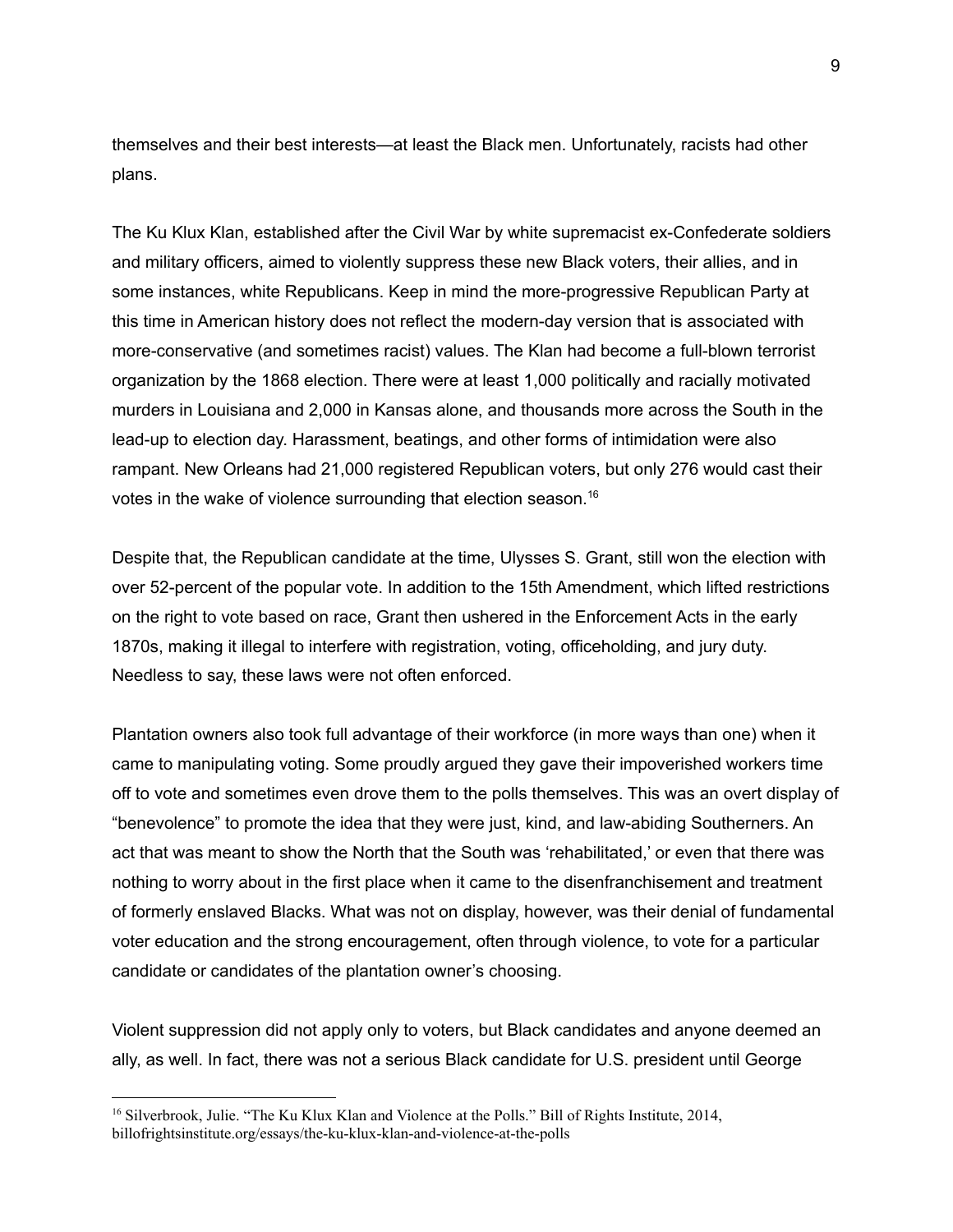Edwin Turner ran in 1904 as an Independent. His votes were not recorded by any state, although estimates range from 2,000 to 65,000 votes nationally.<sup>17</sup> The first Black president would not be elected for over a century when Barack Obama made history in 2008. Representation in the United States government for people of color still remains unequal to this day. While the current Congress is the most racially diverse in the history of the country, only 124, or 23-percent of senators and representatives identify as Black, Hispanic, Asian/Pacific Islander, or Native American<sup>18</sup>—despite 40-percent of the U.S. population identifying with those same communities.

In the Jim Crow South, wholly legal methods accounted for the most common form of racist disenfranchisement and voter suppression. Remember, the original version of The Constitution did *not* guarantee suffrage, nor did the 15th Amendment; it merely stated that voting could not be denied based on "race, color, or previous condition of servitude." Poll taxes and literacy tests, however, could instead be used to prevent people of color and, in some cases, poor white men from voting (as a reminder, generally only men could vote at this point in history, although some women could vote in newer Western states like Wyoming).

Poll taxes kept Blacks, the working class, and the poor from voting, and were implemented in at least 21 states following the Civil War. These fees ranged from \$1 to \$3, or roughly \$30 to \$100 in today's money. While that may not sound like a huge expense, for the poorest people in society at the time, like servants, sharecroppers, factory workers, and laborers, it could often come down to a decision between using that money to feed their families or paying the poll tax. Ask yourself how you might choose, given the same circumstances.

The timing of poll tax deadlines in late winter was also strategic. Around this time of the year, farmers would buy supplies for the upcoming planting season, servants and sharecroppers might be paying back contractual fines to their "employers," and many people who relied on seasonal work were coming out of the winter off-season without much, if any, financial savings.

<sup>&</sup>lt;sup>17</sup> Linton Weeks. "A Forgotten Presidential Candidate from 1904." NPR.org, Dec. 2015,

<sup>18</sup> Schaeffer, Katherine. "Racial, Ethnic Diversity Increases yet Again with the 117th Congress." *Pew Research Center*, Pew Research Center, 28 Jan. 2021, www.npr.org/sections/npr-history-dept/2015/12/01/455267676/a-forgotten-presidential-candidate-from-1904.

www.pewresearch.org/fact-tank/2021/01/28/racial-ethnic-diversity-increases-yet-again-with-the-117th-congress/.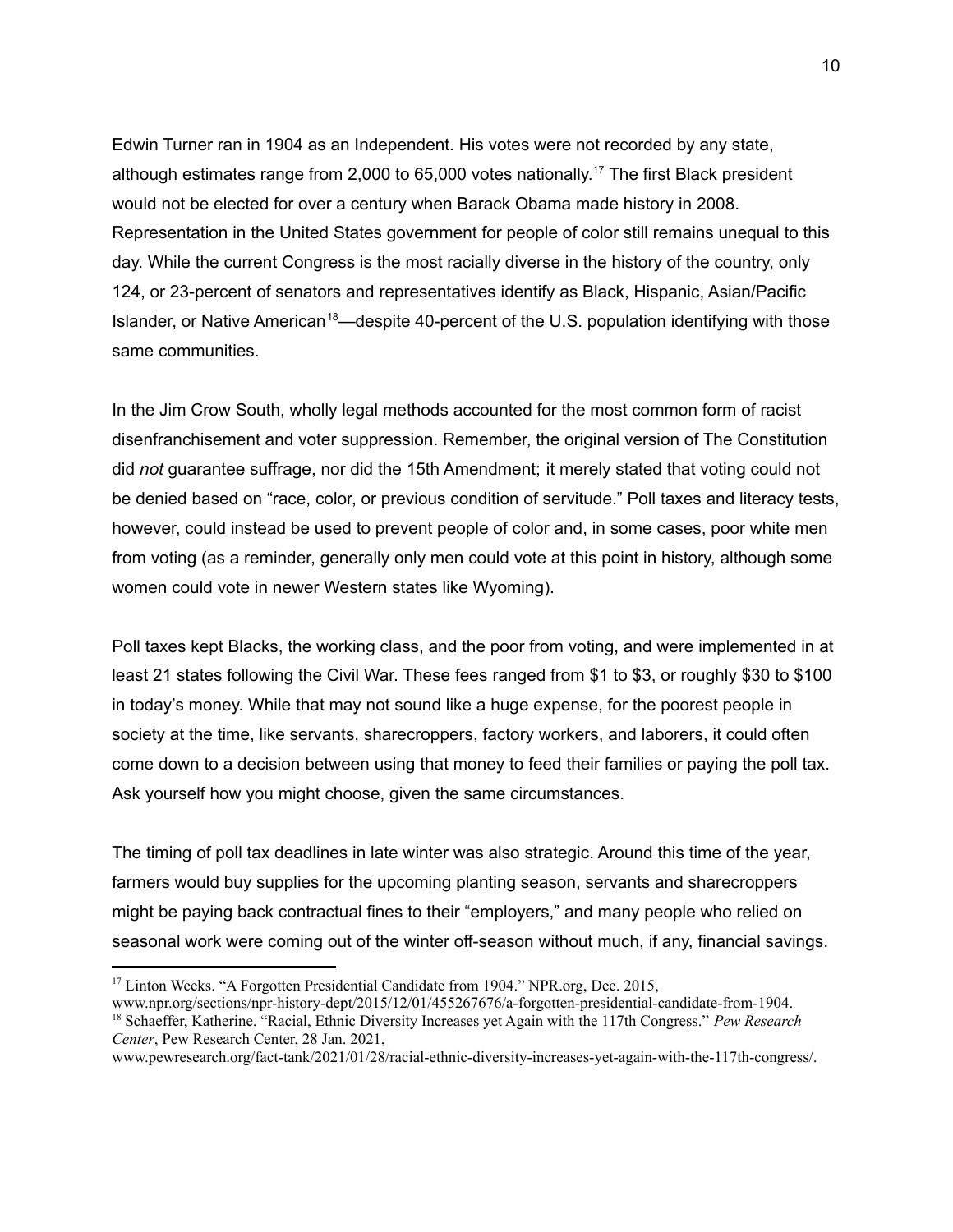Literacy tests were another common method to circumvent minority voting in the Jim Crow South. The State of Louisiana test went something like this:

"*This test is to be given to anyone who cannot prove a fifth-grade education.* Do what you are told in each statement, nothing more, nothing less. Be careful as one wrong answer denotes failure of the test. You have 10 minutes to complete the test. Draw a line around the number of letters of this sentence. Draw a line under the last word of this line. Cross out the longest word of this line. Draw a line around the shortest word of this line. Circle the first, first letter of the alphabet in this line. In the space below, draw three circles, one inside by ([or] engulfed by) the other."

Could you confidently pass this convoluted and confusingly worded test?

Literacy tests like this would not be outlawed entirely until President Richard Nixon expanded the Voting Rights Act in 1970.

A common phrase in American English, "grandfathered in," is also derived from the Jim Crow era, when several states passed a law known as "the grandfather clause." This racist law stated that if someone was allowed to vote before the 15th Amendment was passed, or if their ancestors (who were most certainly white) were allowed to vote, then they were exempt from having to take literacy tests or pay poll taxes: they were therefore "grandfathered in" to the right to vote. <sup>19</sup> We may want to rethink our current common usage of this phrase.

These various legal barriers and intimidation tactics were effective: by 1940, only 3-percent of eligible Black voters in the South were registered to vote.<sup>20</sup>

Even when Black voters did successfully cast a vote, racist gerrymandering prevented those votes from having any real impact on their representation. By the 1940s, racist apportionment

<sup>&</sup>lt;sup>19</sup> Lyons, Dylan. "11 Common English Words and Phrases with Racist Origins." Babbel Magazine, 2020, www.babbel.com/en/magazine/common-racist-words-phrases.

<sup>&</sup>lt;sup>20</sup> "Voting Rights Act: Major Dates in History," American Civil Liberties Union, 2011, <https://www.aclu.org/voting-rights-act-major-dates-history>.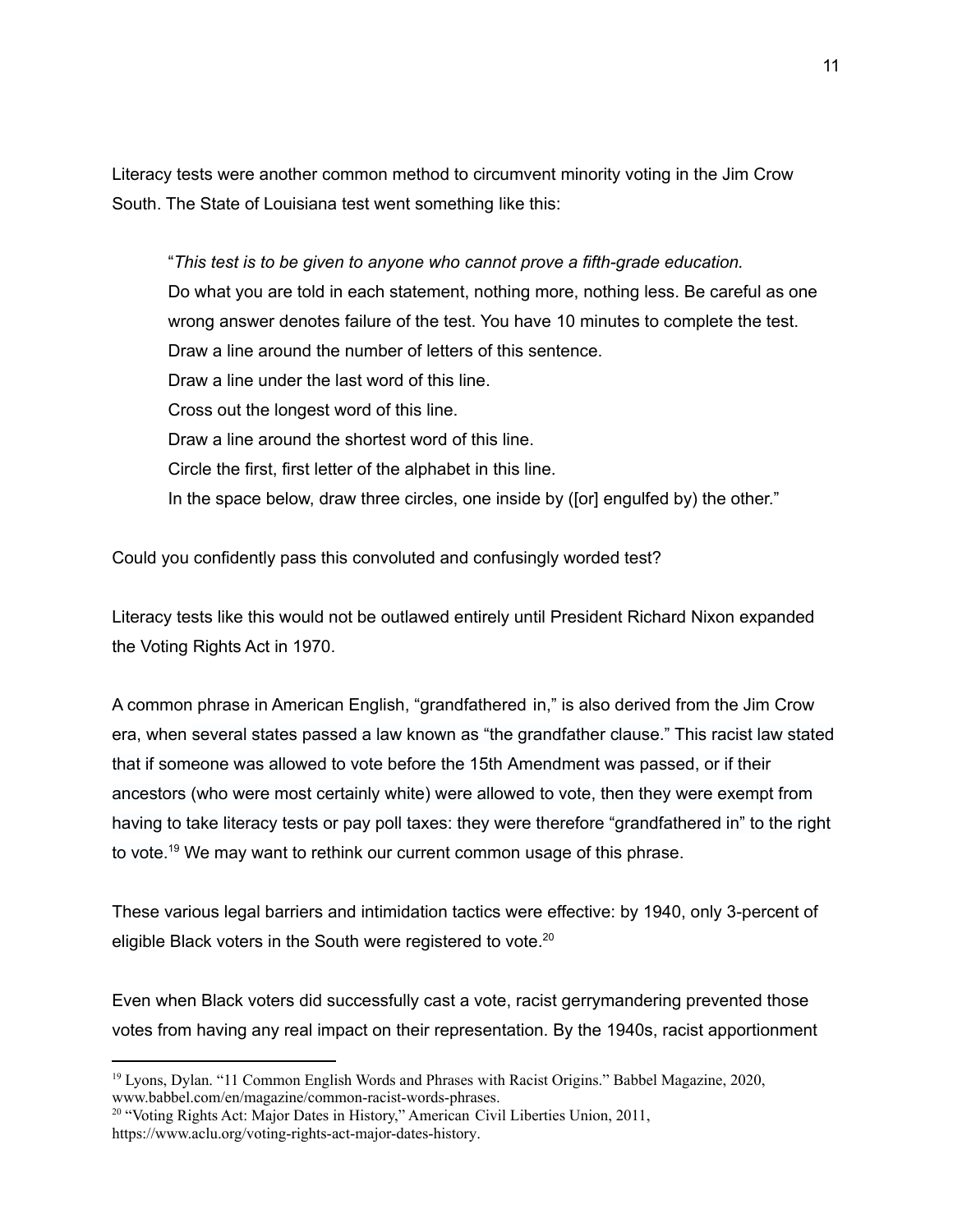(or, the districting of politicians according to population) was such an enormous problem throughout the United States, that the U.S. Supreme Court agreed to hear a case about it. Their 1946 decision in *Colegrove v. Green* set a devastating precedent by removing all legal recourse available to voters who dared challenge these discriminatory district maps. The petitioner, Kenneth W. Colegrove, claimed that congressional districts in his state of Illinois were so uneven in their population counts that it was unconstitutional, therefore invalidating previous congressional elections. But The Supreme Court punted the responsibility away, ruling the obligation to regulate apportion lay outside the court system: it was the duty of Congress. Basically, they put the power to stop racist and disenfranchising practices in the hands of the people who were very proponents of it. Great plan.

In the 1962 case of *Baker v. Carr*, however, the Supreme Court ultimately reversed its decision.

The case involved a lawsuit that alleged the Tennessee State Legislature had redrawn districts outside of accordance with state law. The District Court stuck with the *Colegrove* precedent that this was a political matter, not something that the justice system should get involved with. The claimant appealed, and the Supreme Court ultimately made a decision stating that these cases were indeed under the purview of the court, and breaches of state apportionment law were in violation of the equal protection clause under the 14th Amendment to the U.S. Constitution.

Then, at the height of the Civil Rights movement in March of 1965, over 500 activists were attacked in a protest for fair and equal voting rights during a planned march from Selma to Montgomery, Alabama. State Troopers met peaceful protesters with violence, using nightsticks, dogs, and teargas. Many were left bloodied and beaten as they attempted to flee the police violence. Some of the brutality was captured on film and the day became known as 'Bloody Sunday.'

After the incident in Selma, President Lyndon B. Johnson stepped in and signed the Voting Rights Act into law. This Act aimed to end predatory voter suppression laws and violence. It was intended to bolster the 14th and 15th Amendments, with the premise of "one person, one vote." By the end of 1965, over 250,000 more Black people were registered to vote. States like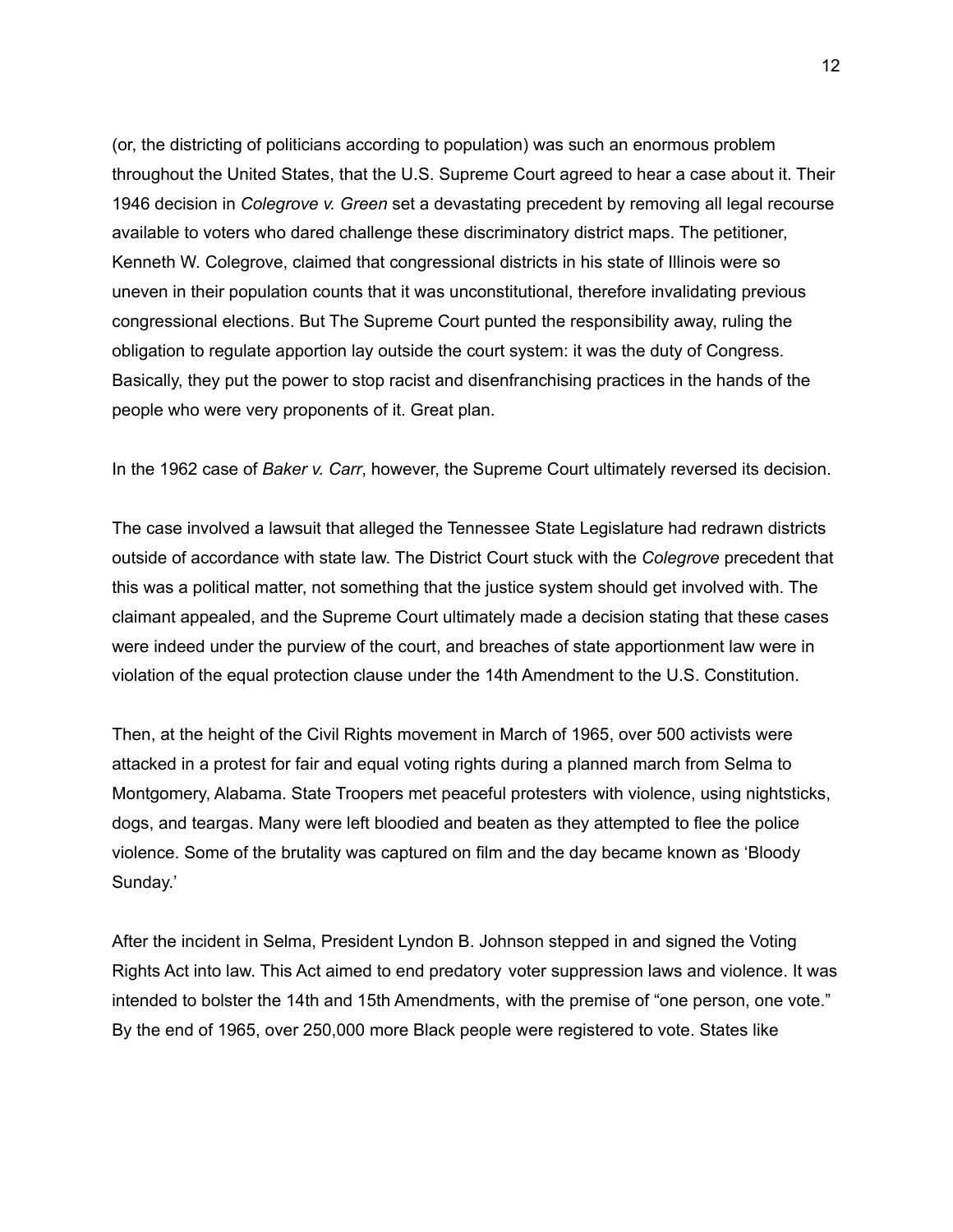Mississippi saw an increase in registered Black voters from 6.7-percent in 1965 (prior to the Voting Rights Act passage) to nearly 60-percent in 1967.<sup>21</sup>

The initial Voting Rights Act had limitations, though. For example, it only outlawed literacy tests in places with under 50-percent non-white eligible voter registration. In places that were mostly people of color, literacy tests remained alive and well until President Richard Nixon expanded the Act in the 1970s. In part, this old provision had been included out of fear that Southern Democrats would filibuster (or obstruct proceedings) to avoid passing it at all. Unsurprisingly, the Voting Rights Act was not universally accepted; 85 representatives and 19 senators voted against the bill. Only six of the people who voted, in total, were Black, yet again, underscoring the lack of representation for people of color in Congress.

While this was unprecedented and monumental legislation that made strides towards equity within our voting system, it ultimately had to be expanded five times to address all the Jim Crow-era suppression issues. And, sadly, barriers to the ballot box have continued to plague our system.

#### **2010 to Present**

The year 2010 was an especially bad year for voting rights. The U.S. Supreme Court reversed long-standing campaign finance restrictions and expanded the influence of wealthy donors, corporations, and special interest groups in our elections in the infamous *Citizens United v. Federal Election Commission* case. A conservative nonprofit group called Citizens United sued after the Federal Election Commission blocked it from promoting and airing a film criticizing presidential candidate Hillary Clinton. A 5-4 majority of the Court sided with Citizens United, ruling that corporations and other outside groups can spend unlimited money on elections as part of First Amendment protections, so long as they are not formally coordinating with a candidate or political party. As The Brennan Center notes, "the justices who voted with the majority assumed that independent spending cannot be corrupt and that the spending would be transparent, but both assumptions have proven to be incorrect."<sup>22</sup> The creation of super PACs (political action committees), which empower very wealthy donors, as well as the expansion of political spending from special interest groups and dark money through shadowy nonprofits that

<sup>&</sup>lt;sup>21</sup> Lopez, German. "How the Voting Rights Act Transformed Black Voting Rights in the South, in One Chart." Vox, Vox, March 6. 2015, www.vox.com/2015/3/6/8163229/voting-rights-act-1965.

 $22$  Lau, Tim. "Citizens United Explained." Brennan Center For Justice, 12 Dec. 2019,

https://www.brennancenter.org/our-work/research-reports/citizens-united-explained.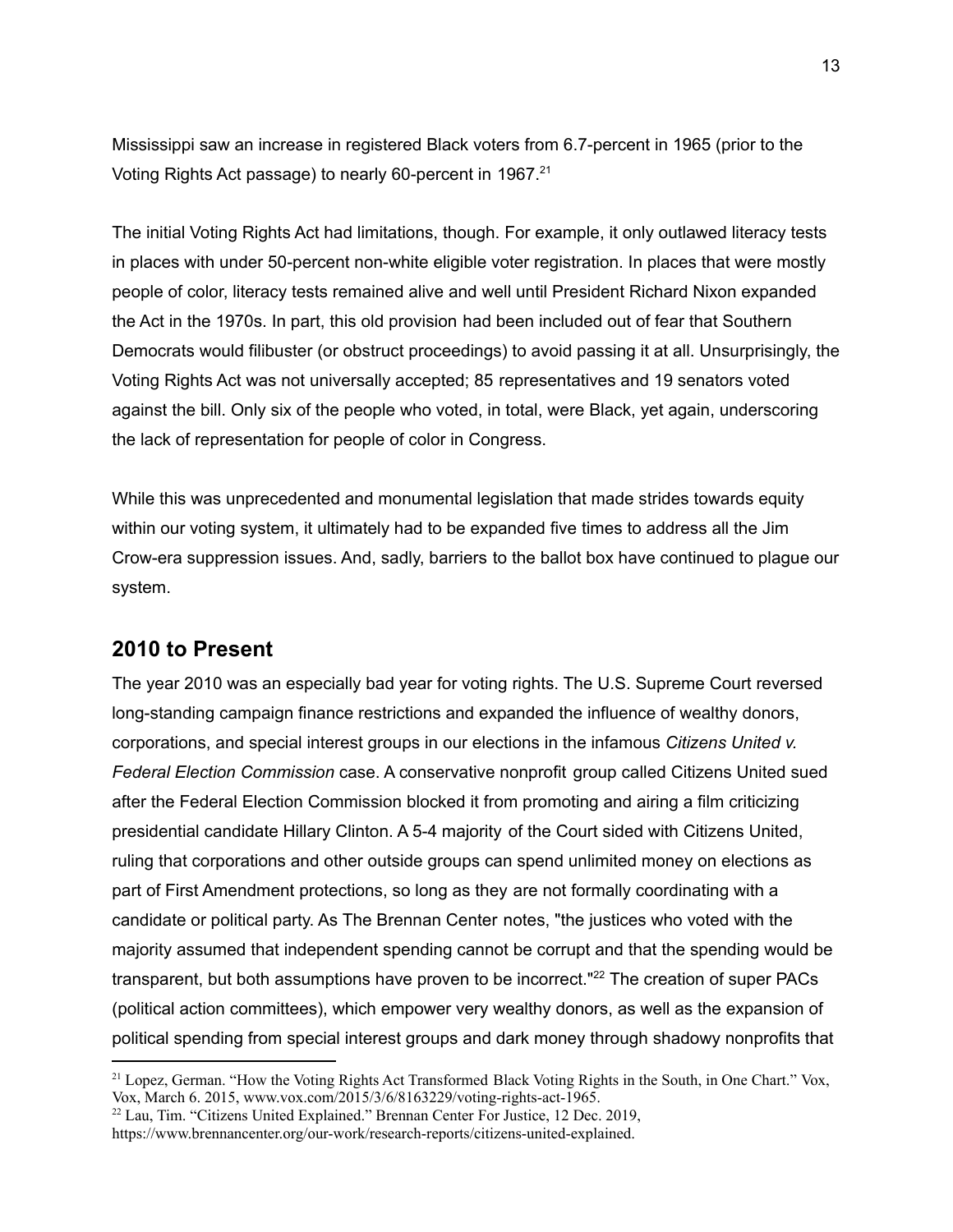don't disclose their donors, have all been a devastating blow to a fair, democratic election process.

Also in 2010, Republicans (version 2.0 in this bizarro political world) took gerrymandering to an entirely new level. Dubbed REDMAP, the Redistricting Majority Project launched to target outlying congressional district races with thin margins that would otherwise never get any attention from the national party. Republicans funneled millions of dollars into flipping Democrat blue seats to Republican red. If they could take control in Blue swing states like North Carolina, Michigan, Wisconsin, Ohio, and Pennsylvania, they would be able to redraw congressional maps in 2011 to help keep them in power for the next decade.

Unsuspecting Democrats campaigning for re-election in districts with narrow margins across the United States suddenly found their voters besieged with mailed mudslinging flyers and aggressive muckraking television campaigns. The project was overwhelmingly successful. In 2010, Republicans gained nearly seven-hundred state legislative seats, the largest increase either party has seen in modern history.<sup>23</sup>

By 2011, the sideswiped Democrats and newly empowered Republicans took turns redrawing their district maps to aggressively bolster their respective party's interests in the future. I don't think anyone will be shocked to learn that communities of color were (quote) "cracked" and "packed" to the benefit of white politicians all over the country.

The nearly decade-long case of *Abbot v Perez* challenged district maps in Texas redrawn from 2011-2013. The plaintiff in the case argued that the redistricting was not done in good faith and was intended to dilute Black and Latinx votes. They claimed it was in reaction to 2010 census records that showed Black and Latinx people accounted for nearly 90-percent of Texas' growth between 2000 and 2010. While state courts found several districts in breach of the Voting Rights Act and guilty of racial gerrymandering, the defendants appealed up to the U.S. Supreme Court and the state's ruling was overturned. All but one house district (HD90) was ruled constitutional in their findings. Legislators were ordered to redraw the offending district in 2019.

<sup>23</sup> Kolbert, Elizabeth. "'Ratf\*\*Cked': The Influence of Redistricting." *The New Yorker*, The New Yorker, 20 June 2016, www.newyorker.com/magazine/2016/06/27/ratfcked-the-influence-of-redistricting.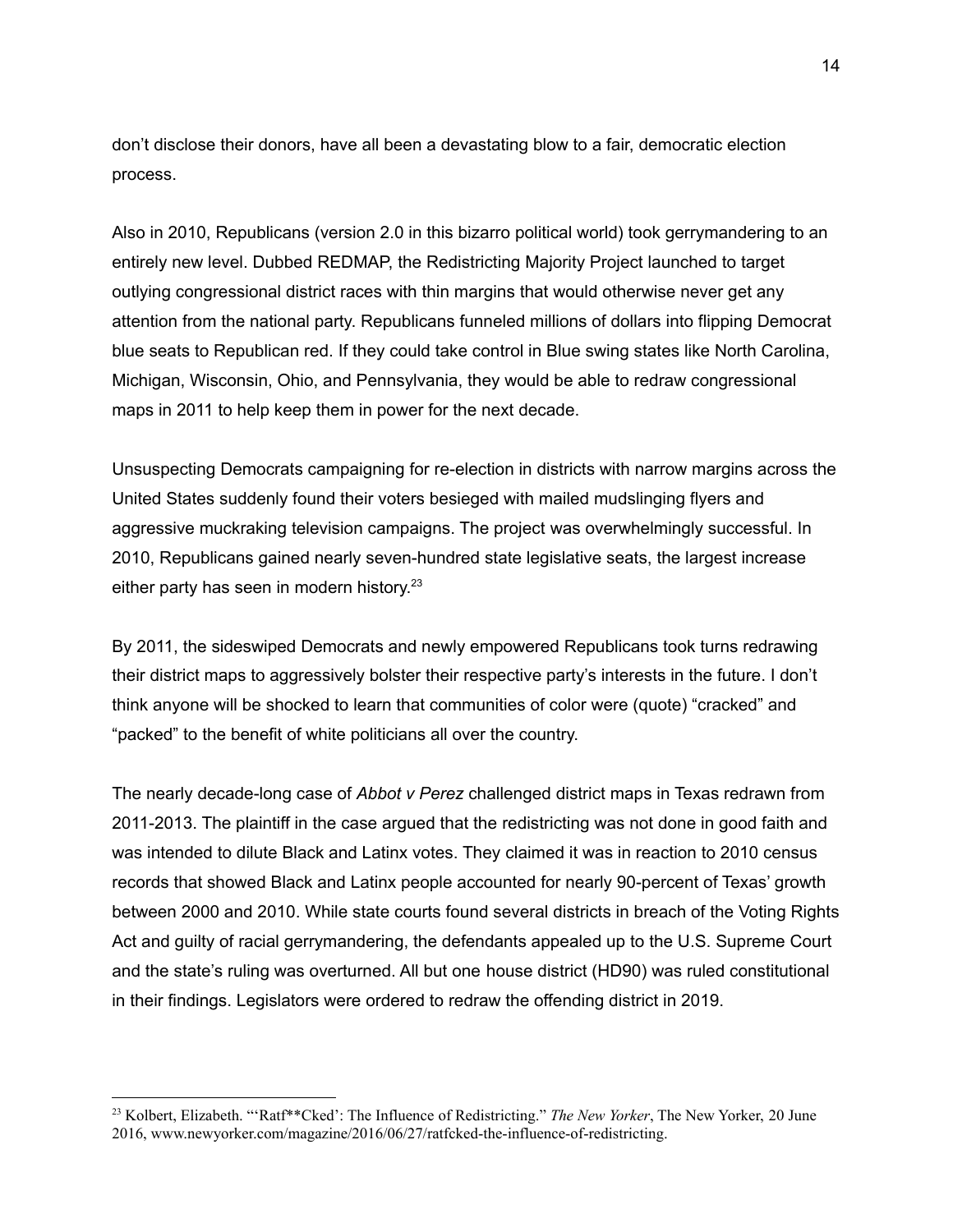The 1965 Voting Rights Act had included a provision that established a formula for the federal government to use in identifying jurisdictions with problematic histories of racial discrimination so that they would need to get pre-approval before changing their voting laws. But the Supreme Court's decision in the 2013 *Shelby County v Holder* case essentially gutted this special provision. That means that now in the wake of the recent Census, for the first time in decades as districts and states begin to draw their voting maps, areas with a history of racist voting practices won't have to get preclearance for their voting maps from the Justice Department.

## **Voter ID Laws**

In yet another move that disproportionately affects voters of color, despite in-person voter fraud being exceedingly rare, Alabama, Kansas, Mississippi, New Hampshire, Pennsylvania, Rhode Island, South Carolina, Tennessee, Texas, Virginia, and Wisconsin all passed new voter identification laws in 2011 or 2012. Some states have especially strict valid photo I.D. laws which require voters to present one of only a few forms of government-issued photo I.D. in order to vote, even though according to the American Civil Liberties Union (ACLU), since 2000 "there were only 31 credible allegations of voter impersonation…during a period of time in which over 1 billion ballots were cast."<sup>24</sup> These types of laws unfairly discriminate against Black and brown voters, of whom 25-percent do not have a current, valid I.D., as compared to roughly only 8-percent of white voters who don't.<sup>25</sup>

Fraud when voting by mail is also incredibly rare. Yet, many states require extensive signature matching, witness affidavits, copies of photo identification, and other barriers that make it easier to discard perfectly legal ballots. For example, the ACLU also found that at least 97-percent of discarded mail-in ballots in Ohio from the 2020 elections were authentic. <sup>26</sup> Many people were not even notified when their ballot had been discarded, despite it being a legal requirement to do so.

<sup>&</sup>lt;sup>24</sup> "Oppose Voter ID Legislation - Fact Sheet." American Civil Liberties Union, 2014, www.aclu.org/other/oppose-voter-id-legislation-fact-sheet

<sup>&</sup>lt;sup>25</sup> "Voter ID Laws Passed since 2011." Brennan Center for Justice, 2011,

www.brennancenter.org/our-work/policy-solutions/voter-id-laws-passed-2011.

<sup>26</sup> Graham, David A. "The Atlantic." *The Atlantic*, theatlantic, 21 Oct. 2020,

www.theatlantic.com/ideas/archive/2020/10/signature-matching-is-the-phrenology-of-elections/616790/.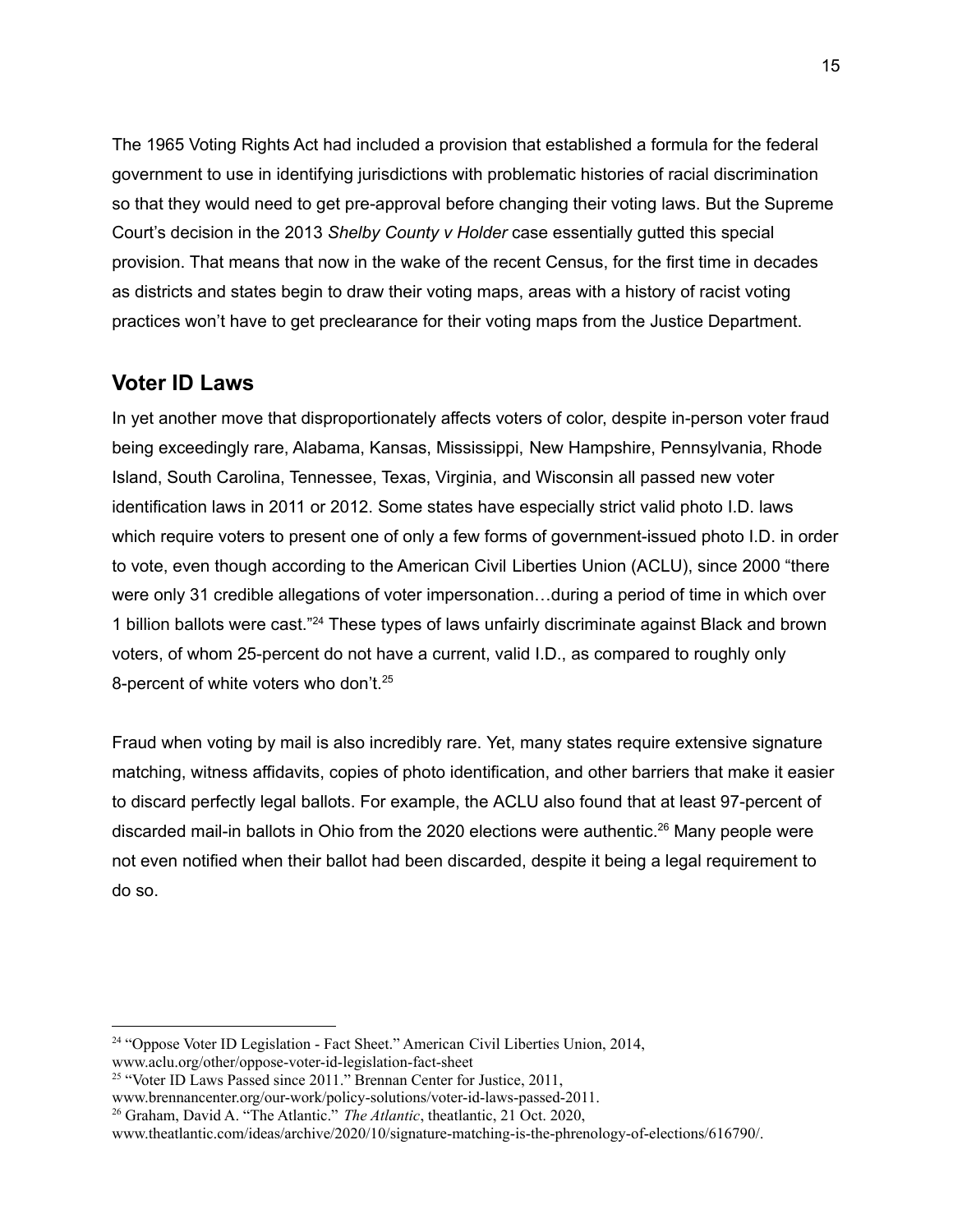## **Conclusion**

In response to record voter turnout in 2020, as well as voting rights activist and past gubernatorial candidate Stacey Abrams' successful voter registration initiative in Georgia that helped turn the state Blue for the first time since 1992, Republicans have produced a slew of new voter suppression bills in 2021 aimed at making voting harder for most people.

As of March 24, 2021, 361 bills aimed at restricting voting access have been introduced in 47 states; these bills include reducing access to early voter registration, early vote casting, and absentee voting.

The sour cherry on top of this curdled sundae?

Anticipating these changes will make voting on election day a much longer affair and may exclude the same people who have historically been underrepresented, and in some areas, polling places are even forbidden from handing out snacks and water to those who have long waits to vote. So far, Georgia, Iowa, Arkansas, and Utah have passed versions of these restrictive laws. 27

What's worse, some of these new bills regurgitate racist language from days gone by. For example, a Texas voter suppression bill recently reintroduced the phrase "Purity of the Ballot Box." Democratic Representative Rafael Anchía questioned the bill's sponsor, Republican Briscoe Cain, about whether or not he knew the origins of the terminology. Representative Cain admitted he had no idea, so Anchía proceeded to give the young representative a history lesson.

#### Roll the clip.

Following this embarrassing spectacle, the particular phrase was stricken from the bill, but the covert racist principles behind it remain, and at the time of this recording the bill is predicted to

<sup>27</sup> Boschma, Janie. "See Where Lawmakers Have Introduced Bills That Would Make It Harder to Vote." *CNN*, 3 Apr. 2021, www.cnn.com/2021/04/03/politics/state-legislation-voter-suppression/index.html.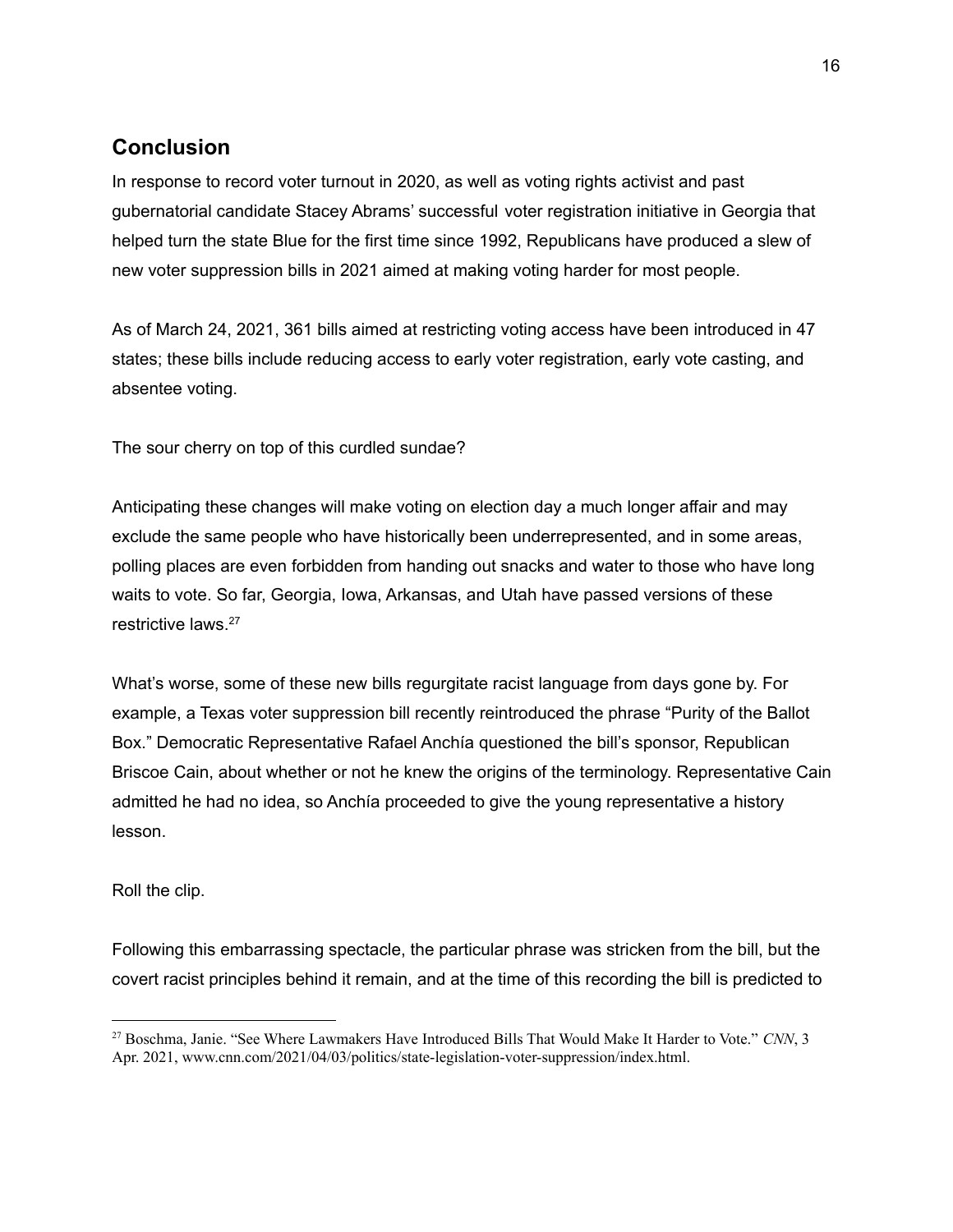pass into law.

Too many of us and our elected officials don't know our history (or don't care to address it), so we keep repeating it.

So, how can we change course? It would take a constitutional amendment, which would require the votes of two-thirds of both chambers of Congress, and three-fourths of the states, to get rid of The Electoral College. It would take the same to undo *Citizens United,* or a reversal by the Supreme Court, both of which are extremely unlikely in our current political climate. Advocates for abolishing The Electoral College say there is another possible way: a number of states have signed onto an agreement called the National Popular Vote Interstate Compact (NPVIC) that guarantees their Electoral College votes to the winner of the popular vote, no matter the outcome in their individual states. The compact would only go into effect once the number of states involved surpasses the 270 Electoral College vote threshold that is required to win the presidency. As of November 5, 2020, 15 states and Washington, D.C., adopted legislation to join the National Popular Vote Interstate Compact. Together, they represent 196 Electoral College votes. 28

A legislative effort to vastly reform our electoral process is underway, and is probably our best chance at getting fairer elections. We must push our elected officials to pass the For the People Act. Introduced on January 24, 2021, it aims to:

"...includ[e] automatic voter registration and other steps to modernize our elections; a national guarantee of free and fair elections without voter suppression, coupled with a commitment to restore the full protections of the Voting Rights Act; small donor public financing to empower ordinary Americans instead of big donors (at no cost to taxpayers) and other critical campaign finance reforms; an end to partisan Gerrymandering; and a much-needed overhaul of federal ethics rules. Critically, the Act would thwart virtually every vote suppression bill currently pending in the states."<sup>29</sup>

<sup>28</sup> "National Popular Vote Interstate Compact." Ballotpedia, n.d.,

https://ballotpedia.org/National\_Popular\_Vote\_Interstate\_Compact.

<sup>&</sup>lt;sup>29 "</sup>Congress Must Pass the 'for the People Act' | Brennan Center for Justice," www.brennancenter.org, n.d., [https://www.brennancenter.org/our-work/policy-solutions/congress-must-pass-people-act.](https://www.brennancenter.org/our-work/policy-solutions/congress-must-pass-people-act)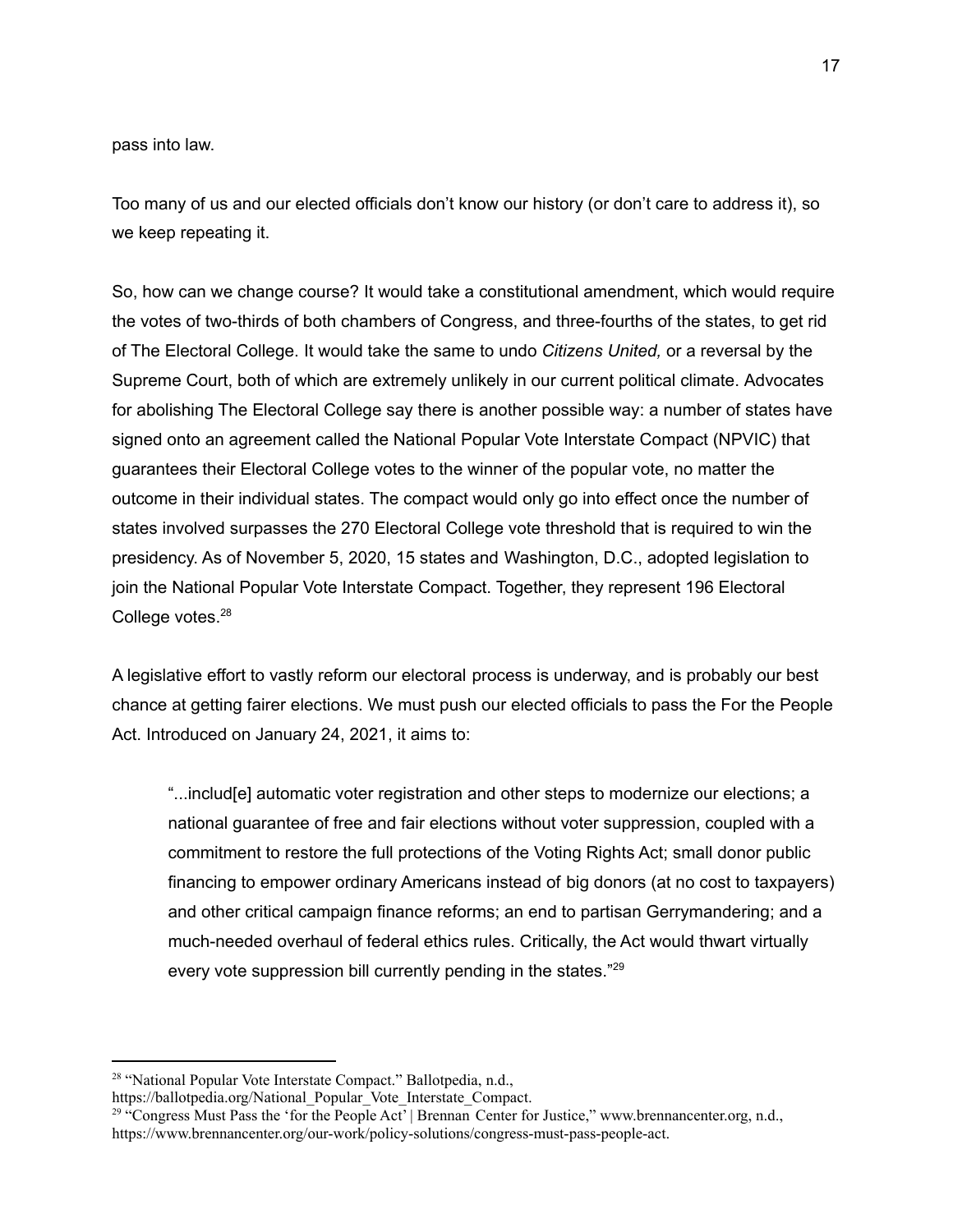Job one to fight back against the manipulation of democracy is to reinforce and bolster the Voting Rights Act, not further pick it apart and dismantle it. The people working to restrict voting access are the same ones who benefit from fewer people voting. Remember that.

To put it plainly, we are in the middle of an existential crisis; bit by bit, year by year, hard fought rights that took decades to pass are being dismantled. It's time we fight for ALL citizens to easily exercise their right to vote and have it be counted.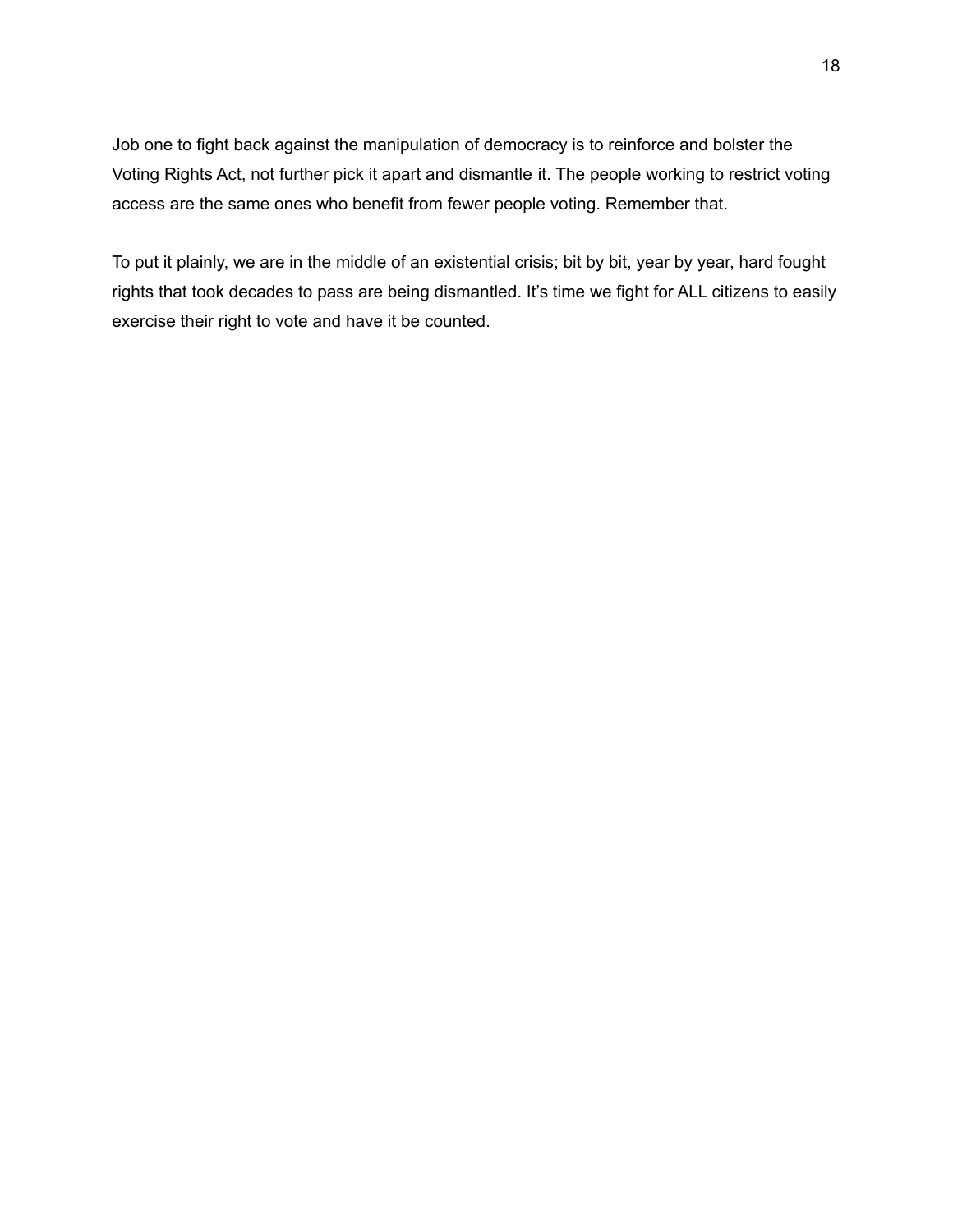# **Bibliography**

Akhil Reed Amar. *America's Constitution : A Biography*. New York: Random House, 2006. "American Equal Rights Association | American Organization | Britannica." In *Encyclopædia*

*Britannica*, 2019. https://www.britannica.com/topic/American-Equal-Rights-Association. Bailey, Pete. "A Brief History of How Gerrymandering Distorts U.S. Politics." Population

Education, November 13, 2020.

https://populationeducation.org/a-brief-history-of-how-gerrymandering-distorts-u-s-politic s/.

"Baker v. Carr | Federal Judicial Center." Fjc.gov, 2020. https://www.fjc.gov/history/timeline/baker-v-carr.

Bennett, Robert William. *Taming the Electoral College*. *Google Books*. Stanford University Press, 2006.

https://www.google.com/books/edition/Taming\_the\_Electoral\_College/wYjvr7iCJVUC?hl =en&gbpv=1&dq=electoral+college&pg=PP11&printsec=frontcover.

"Congress Must Pass the 'For the People Act' | Brennan Center for Justice." www.brennancenter.org, n.d.

https://www.brennancenter.org/our-work/policy-solutions/congress-must-pass-people-act

- Ellis, Katz. "Colegrove v. Green (1946) Federalism in America." encyclopedia.federalism.org, 2006. http://encyclopedia.federalism.org/index.php?title=Colegrove\_v.\_Green\_(1946).
- "Felony Disenfranchisement Laws (Map)." American Civil Liberties Union, 2019. https://www.aclu.org/issues/voting-rights/voter-restoration/felony-disenfranchisement-law s-map.
- Finkelman, Paul. "The Proslavery Origins of the Electoral College." papers.ssrn.com. Rochester, NY, 2002. https://papers.ssrn.com/sol3/papers.cfm?abstract\_id=1447478.
- Hoffman, Matthew M. "The Illegitimate President: Minority Vote Dilution and the Electoral College." *The Yale Law Journal* 105, no. 4 (January 1996): 935. https://doi.org/10.2307/797244.
- "If the Electoral College Is a Racist Relic, Why Has It Endured?" www.hks.harvard.edu, September 15, 2020.

http://www.hks.harvard.edu/more/policycast/if-electoral-college-relic.

- Initiative, Prison Policy. "Prison Gerrymandering in Massachusetts: How the Census Bureau Prison Miscount Invites Phantom Constituents to Town Meeting." www.prisonersofthecensus.org, October 30, 2013. https://www.prisonersofthecensus.org/ma/towns.html.
- Kalkar, Kamala. "The Racial History of the Electoral College -- and Why Efforts to Change It Have Stalled." PBS NewsHour, January 22, 2018. https://www.pbs.org/newshour/nation/the-racial-history-of-the-electoral-college-and-whyefforts-to-change-it-have-stalled.
- Lau, Tim. "Citizens United Explained." Brennan Center for Justice, December 12, 2019. https://www.brennancenter.org/our-work/research-reports/citizens-united-explained.
- Library of Congress. "Voting Rights for Native Americans." Library of Congress, n.d. https://www.loc.gov/classroom-materials/elections/right-to-vote/voting-rights-for-native-a mericans/.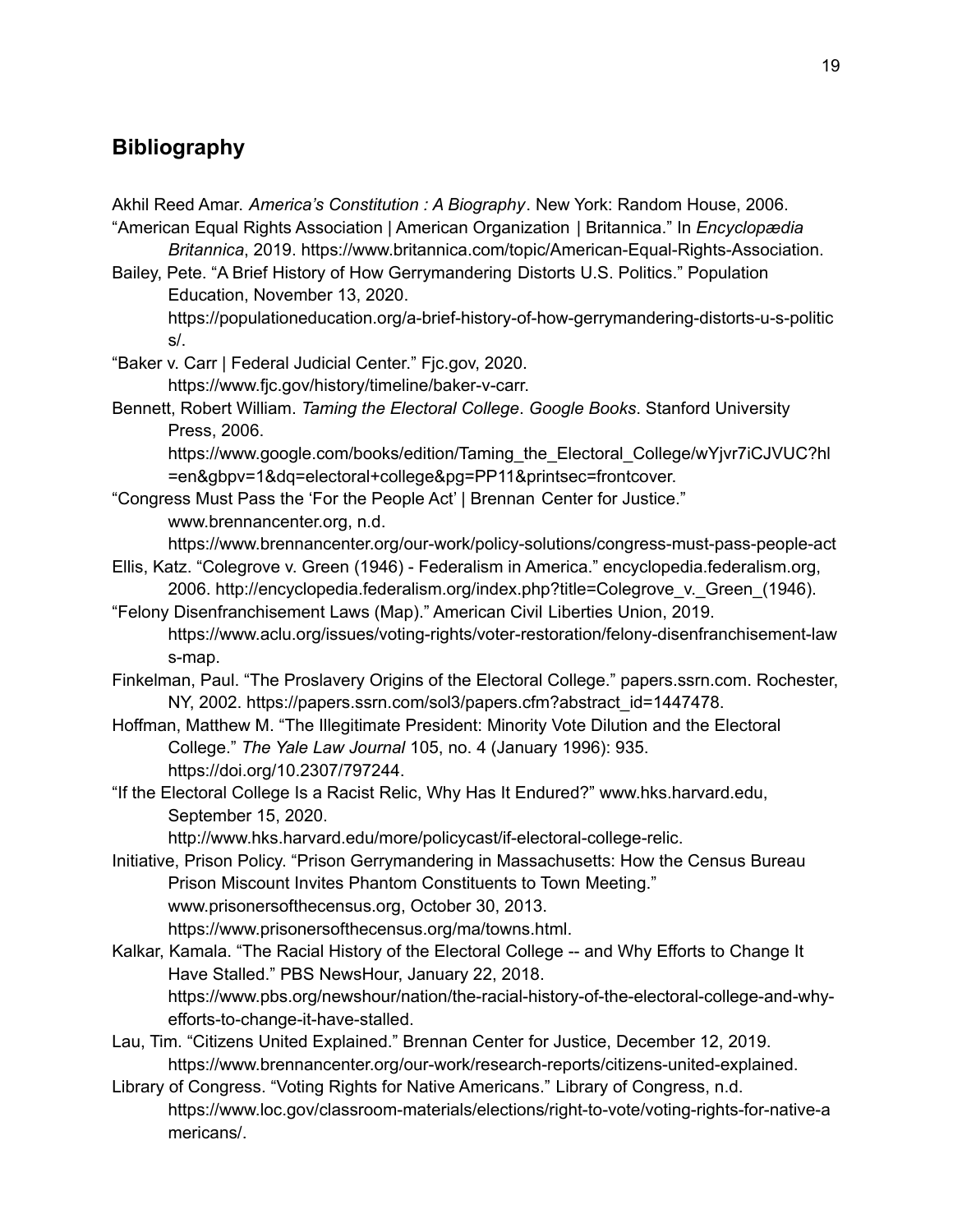- National Archives. "The Constitution of the United States: A Transcription." National Archives, September 24, 2018. https://www.archives.gov/founding-docs/constitution-transcript.
- "National Popular Vote Interstate Compact." Ballotpedia. Accessed May 19, 2021. https://ballotpedia.org/National\_Popular\_Vote\_Interstate\_Compact.
- Orecchio-Egresitz, Haven. "Trump Supporters Have Intimidated and Harassed the Electoral College, but Electors Say Extremists Won't Stop Them from Casting Their Vote for Biden." Business Insider, December 14, 2020.

https://www.businessinsider.com/threats-wont-deter-electors-voting-joe-biden-december-14-2020-12.

Philbrick, Steven. "Understanding the Three-Fifths Compromise | Constitutional Accountability Center." Constitutional Accountability Center, 2012.

https://www.theusconstitution.org/news/understanding-the-three-fifths-compromise/.

- "Redirect Notice." www.google.com, n.d. https://www.google.com/url?q=https://www.sentencingproject.org/issues/voting-rights/&s a=D&source=editors&ust=1621360528764000&usg=AOvVaw0AK5tnizj-xmt-dtziJrUN.
- "Reynolds v. Sims." Ballotpedia. Accessed May 18, 2021. https://ballotpedia.org/Reynolds\_v.\_Sims.
- Rosen, Jeffrey. "James Madison's Mob-Rule Fears Have Been Realized." The Atlantic. The Atlantic, September 12, 2018.

https://www.theatlantic.com/magazine/archive/2018/10/james-madison-mob-rule/568351 /.

"The 15th Amendment of the U.S. Constitution." National Constitution Center – The 15th Amendment of the U.S. Constitution, 2019.

https://constitutioncenter.org/interactive-constitution/amendment/amendment-xv. "The Three-Fifths Clause Revisited." Teaching American History. Accessed May 18, 2021.

- https://teachingamericanhistory.org/library/document/the-three-fifths-clause-revisited/.
- Thompson, Laura. "The Electoral College Is Racist. Here's How to Kill It without a Constitutional Amendment." Mother Jones, n.d.

http://www.motherjones.com/politics/2021/01/the-electoral-college-is-racist-heres-how-to -kill-it-without-a-constitutional-amendment/.

Trickey, Erick. "Where Did the Term 'Gerrymander' Come From?" Smithsonian. Smithsonian.com, July 20, 2017.

https://www.smithsonianmag.com/history/where-did-term-gerrymander-come-180964118 /.

- "U.S.: Florida Ex-Offenders Barred from Vote." Human Rights Watch, November 7, 2000. https://www.hrw.org/news/2000/11/07/us-florida-ex-offenders-barred-vote#.
- "U.S. Senate: Elbridge Gerry, 5th Vice President (1813-1814)." www.senate.gov, n.d. https://www.senate.gov/about/officers-staff/vice-president/VP\_Elbridge\_Gerry.htm.
- "Voting Rights." The Sentencing Project, n.d.

https://www.sentencingproject.org/issues/voting-rights/.

- "Voting Rights Act: Major Dates in History." American Civil Liberties Union, 2011. https://www.aclu.org/voting-rights-act-major-dates-history.
- Wegman, Jesse. *Let the People Pick the President: The Case for Abolishing the Electoral College*. *Google Books*. St. Martin's Publishing Group, 2020.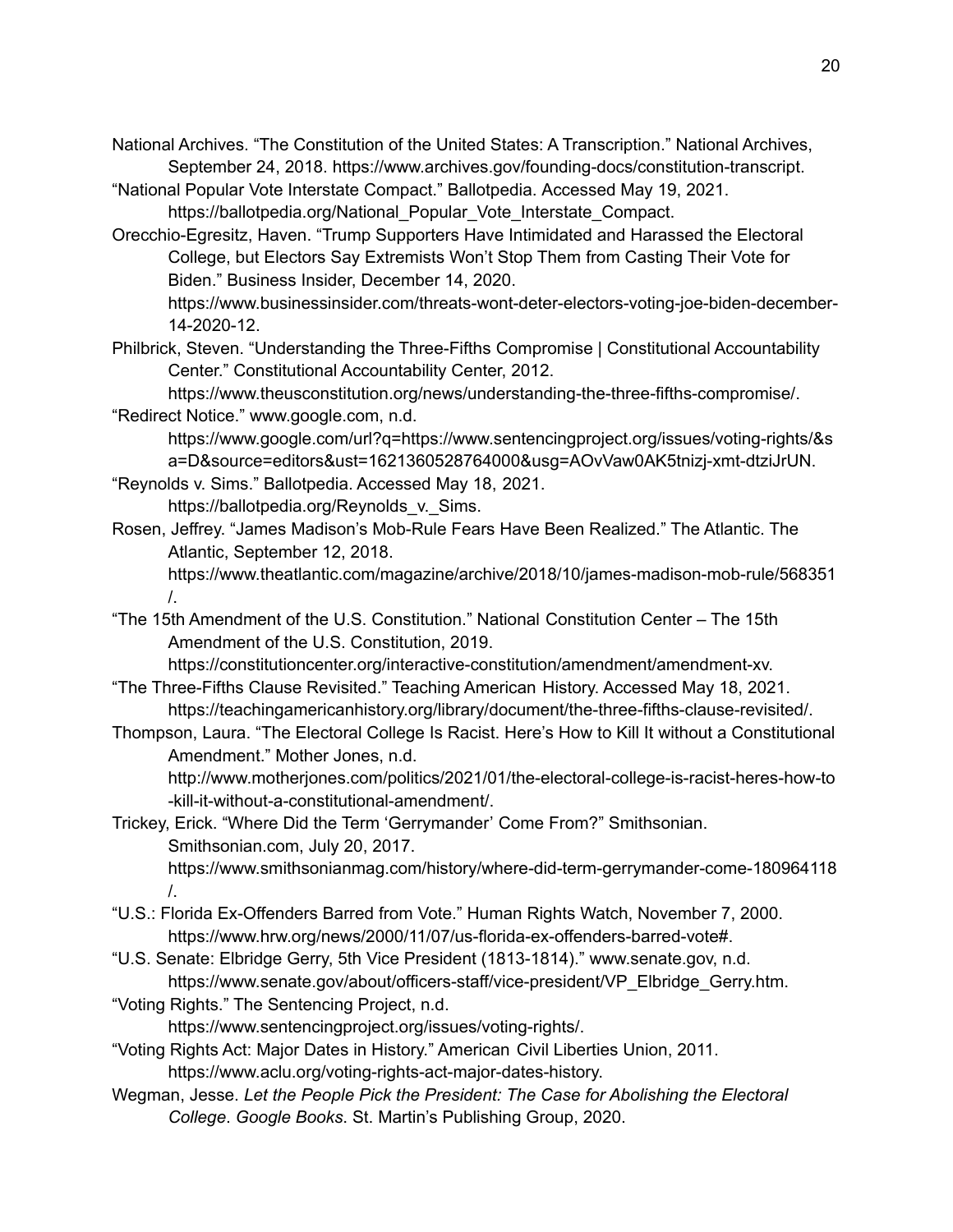https://www.google.com/books/edition/Let\_the\_People\_Pick\_the\_President/HlisDwAAQ BAJ?hl=en&gbpv=1&dq=electoral+college&pg=PT173&printsec=frontcover.

Wilfred Codrington III. "The Electoral College's Racist Origins." The Atlantic. The Atlantic, November 17, 2019.

https://www.theatlantic.com/ideas/archive/2019/11/electoral-college-racist-origins/601918 /.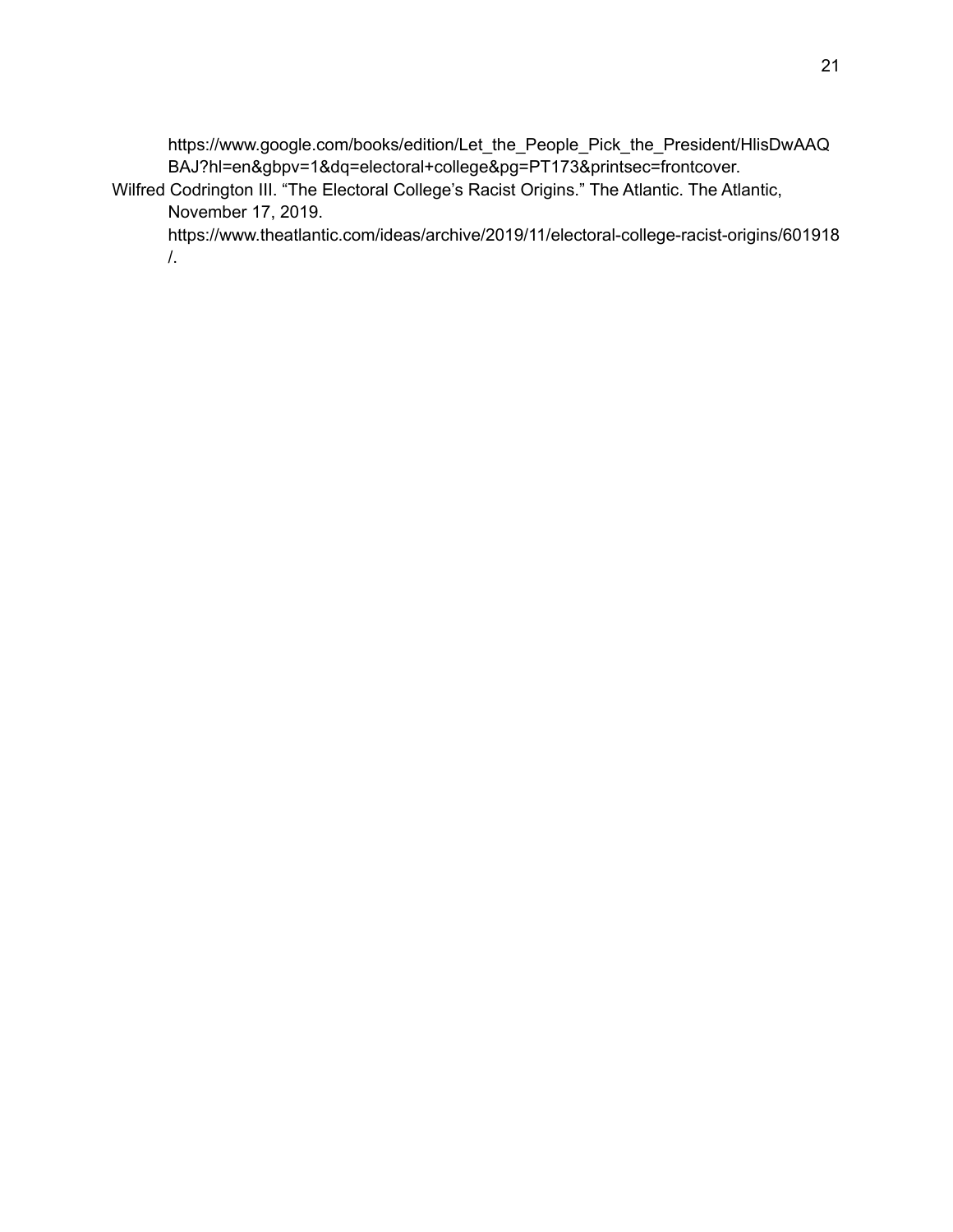# **Source Notes**

<https://www.theatlantic.com/ideas/archive/2019/11/electoral-college-racist-origins/601918/>

- The electoral college was designed to empower southern white voters
- The involvement of race and slavery in the establishment of the Electoral College is downplayed today.
- Popular vote= too much democracy in the eyes of the framers, but it also put the Southern slave-owning south at a disadvantage.
	- Most of their population consisted of enslaved people who could not vote. The popular vote would have consisted of more white northern voters than southern. ⅓ of the southern population were slaves
	- Establishing an electoral college put landowning slave owners in complete charge of all political matters in the south. (the birth of the ⅗ compromise)
- 93% of the nation's slaves were in 5 southern states.
- Thomas Jefferson prevailed over Adams because of his advantage with the slave-holding states.
	- "That election continued an almost uninterrupted trend of southern slaveholders and their dough-faced sympathizers winning the White House that lasted until Abraham Lincoln's victory in 1860."
- 1876 election- Samuel Tilden won the popular vote, but Rutherford B. Hayes won the election after " an ad hoc commission of lawmakers and Supreme Court justices was empaneled to resolve the matter," of a few contested electoral votes from Florida. They ultimately awarded the contested electoral votes to Hayes, and made a new compromise:
	- The Compromise of 1877- Republicans pulled Federal troops out of the south, effectively ending Reconstruction and removing all Federal protection for black voters.
		- Jim Crow was born.
- The Electoral College continues to empower white voters in the South:
	- $\circ$  "Despite black voting patterns to the contrary, five of the six states whose populations are 25 percent or more black have been reliably red in recent presidential elections."

[https://www.pbs.org/newshour/nation/the-racial-history-of-the-electoral-college-and-why-efforts-t](https://www.pbs.org/newshour/nation/the-racial-history-of-the-electoral-college-and-why-efforts-to-change-it-have-stalled) [o-change-it-have-stalled](https://www.pbs.org/newshour/nation/the-racial-history-of-the-electoral-college-and-why-efforts-to-change-it-have-stalled)

In 2017, Lawmakers in several key swing states rallied bipartisan support to change the electoral college system, but support waned quickly, and the effort died with a whimper.

- It's viewed as a "way of undermining the Republican party."
	- Republicans who favored a national popular vote dipped from 54 percent in 2011 to 19 percent in December 2016.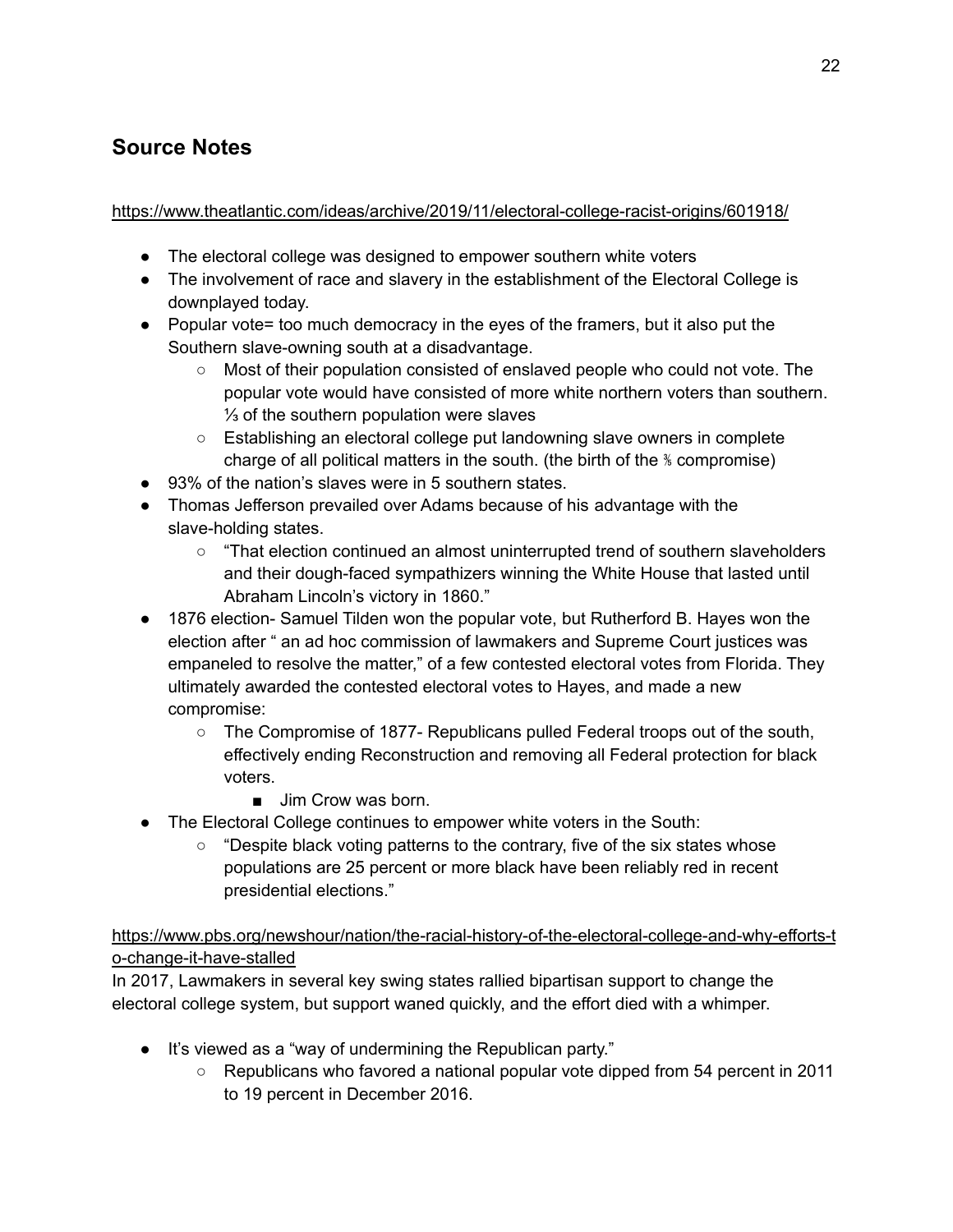- "The Electoral College was built in part to accommodate white, male slave owners who could not have anticipated a two-party system, that slaves would be freed or that black people and women would be able to vote."
- "Though the framers could not foresee that by 1800, Thomas Jefferson, whose state of Virginia was the largest because of its 40 percent slave population, would beat out John Adams, who was opposed to slavery."
- Bush and Trump both won their presidential elections without having the popular votethe Electoral College favors the Republican party.

#### <https://populationeducation.org/a-brief-history-of-how-gerrymandering-distorts-u-s-politics/>

- Gerrymandering- in 1812, Governor of Massachusetts Elbridge Gerry re-drew the district lines of the state to benefit his political party. The practice spread like wildfire.
- Every 10 years, states redraw their districts in accordance with the census results.
- "Partisan gerrymandering occurs when district lines are drawn to give one political party or group an advantage over another."
- Cracking: when a large concentration of party voters is cracked to distribute their numbers to more districts, making their impact on a single district much less meaningful.
	- $\circ$  "When Maryland Democrats re-drew the maps after the 2010 census, they cracked one of the most reliably Republican districts into multiple other districts, turning it, and surrounding districts blue. The changes were upheld in court and remain to this day."
- Packing- redrawing district lines so there is a higher concentration of party voters in a single district.
	- "One of the most notorious examples of packing was North Carolina's 12th District, which was thrown out in the courts on the basis of racial gerrymandering. North Carolina's Republican-held state legislature created a district to pack as many Democratic voters into the same district, regardless of location. The district snaked along the middle of the state, intersecting or bordering five other districts."
- Voting Rights Act of 1965
	- Supposedly did away with racial gerrymandering.
	- 1986 Thornburg v Gingles, the Supreme Court defined criteria for determining if racial gerrymandering was taking place:
		- "The minority group must be able to demonstrate that it is sufficiently large and geographically compact to constitute a majority in a single-member district."
		- "The minority group must be able to show that it is politically cohesive."
	- As a result, districts representing a majority-minority were drawn, giving representation to notoriously underrepresented minority communities.
		- "The minority must be able to demonstrate that the white majority votes sufficiently as a bloc to enable it usually to defeat the minority's preferred candidate."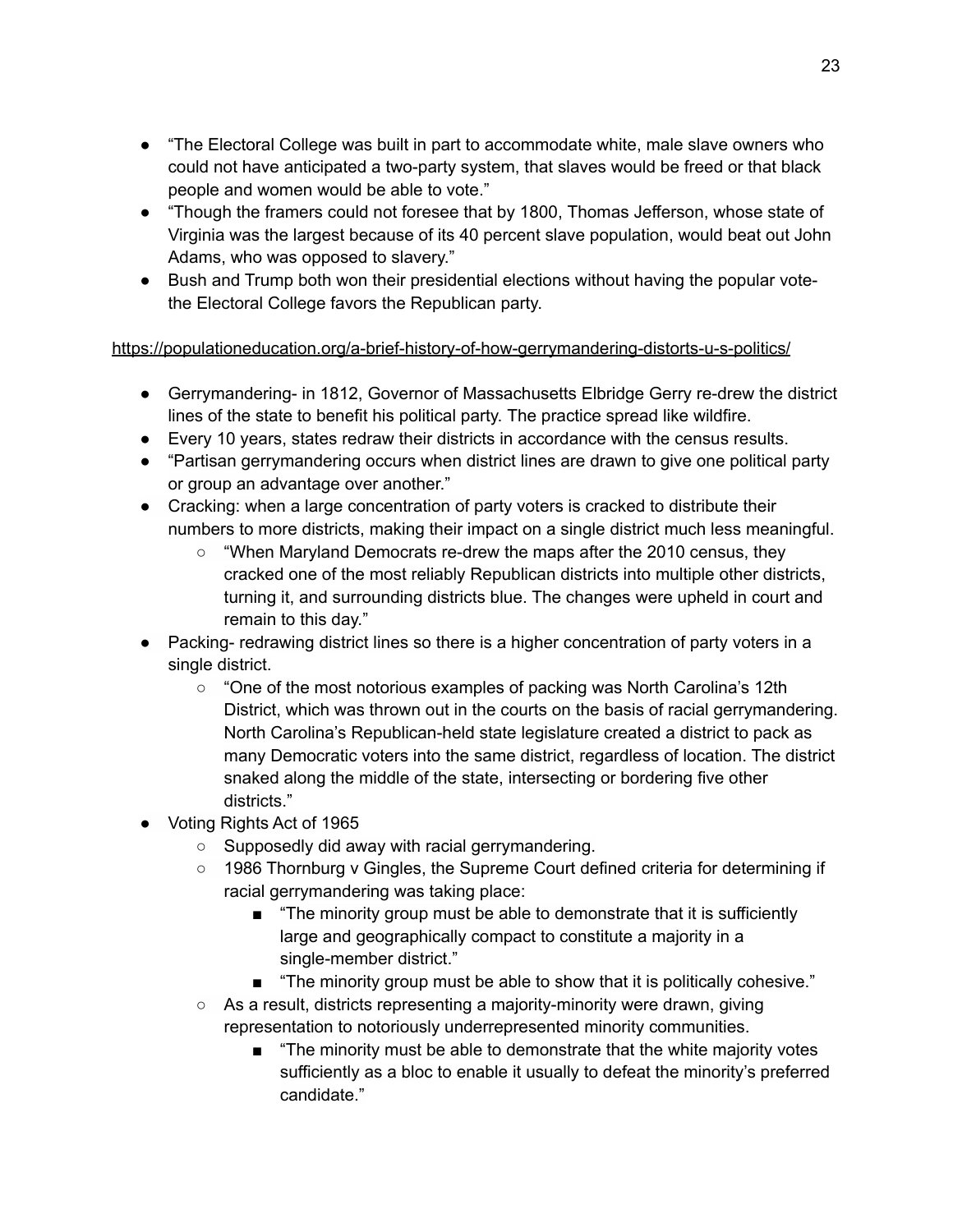- "After the *Thornburg v Gingles* ruling, many newly drawn [districts](https://fivethirtyeight.com/features/is-gerrymandering-the-best-way-to-make-sure-black-voters-are-represented/) in the South elected their first African American [representative](https://fivethirtyeight.com/features/is-gerrymandering-the-best-way-to-make-sure-black-voters-are-represented/) since Reconstruction."
- Drawing the lines: "Elected state legislatures are responsible for drawing congressional district lines in 31 states, 27 of which are subject to a veto from the governor. Many of the remaining states require an advisory commission or political appointee commission to draw the maps. Advisory commission maps must still be approved by state legislatures, allowing for ample partisan manipulation, and political appointee commissions are frequently chosen for the sole purpose of gerrymandering. However, in four states – Michigan, Colorado, California, and Arizona – independent commissions both draw and approve congressional district maps."
- Are independent commissioners the solution? Possibly, but it's going to take a legal mandate to enforce the role of independent commissioners in some states; gerrymandering is lucrative and effective, and some states will not give it up without a fight. Plus, independent commissioners can be partisan as well.

#### Hoffman, Matthew. *The Illegitimate President: Minority Vote Dilution and the Electoral College*. , digitalcommons.law.yale.edu/cgi/viewcontent.cgi?referer=scholar.google.com/&httpsredir =1&article=7664&context=ylj.

- "so long as minority voters have different political preferences than the majority-a fact that is almost self-evident in many parts of the country-their votes will be virtually meaningless in the final selection of the President"
- Voters who cannot participate effectively in choosing the electors realistically have no voice in selecting the President.
- Exit polls indicate that, in the past five presidential elections, between 82% and 90% of black voters nationwide have voted for the Democratic candidate. \*\*\*Up until 1992
	- $\circ$  In a presidential election with a Black candidate, that candidate overwhelmingly gets the majority of the Black vote
		- Jesse Jackson in 1984 and 1988 primaries received over 90%
		- [Obama in 2008 received 95.5% and in 2012 received 93% \*\* not in the article, but added for modern stat]
		- Asian and Lantix also overwhelmingly tend to vote for people of color and vote Blue
- US Constitution art. II "Each State shall appoint, in such Manner as the Legislature thereof may direct, a Number of Electors, equal to the whole Number of Senators and Representatives to which the State may be entitled in the Congress: but no Senator or Representative, or Person holding an Office of Trust or Profit under the United States, shall be appointed an Elector."
	- There is no explicit instruction or direction on how electors have to be chosen
	- $\circ$  Electors do have to meet and vote in their states all on the same day
	- $\circ$  Initially, some believed that this would help curtail lobbying on behalf of one presidential candidate as they were all spread far apart (state by state). It was an attempt to reduce corruption.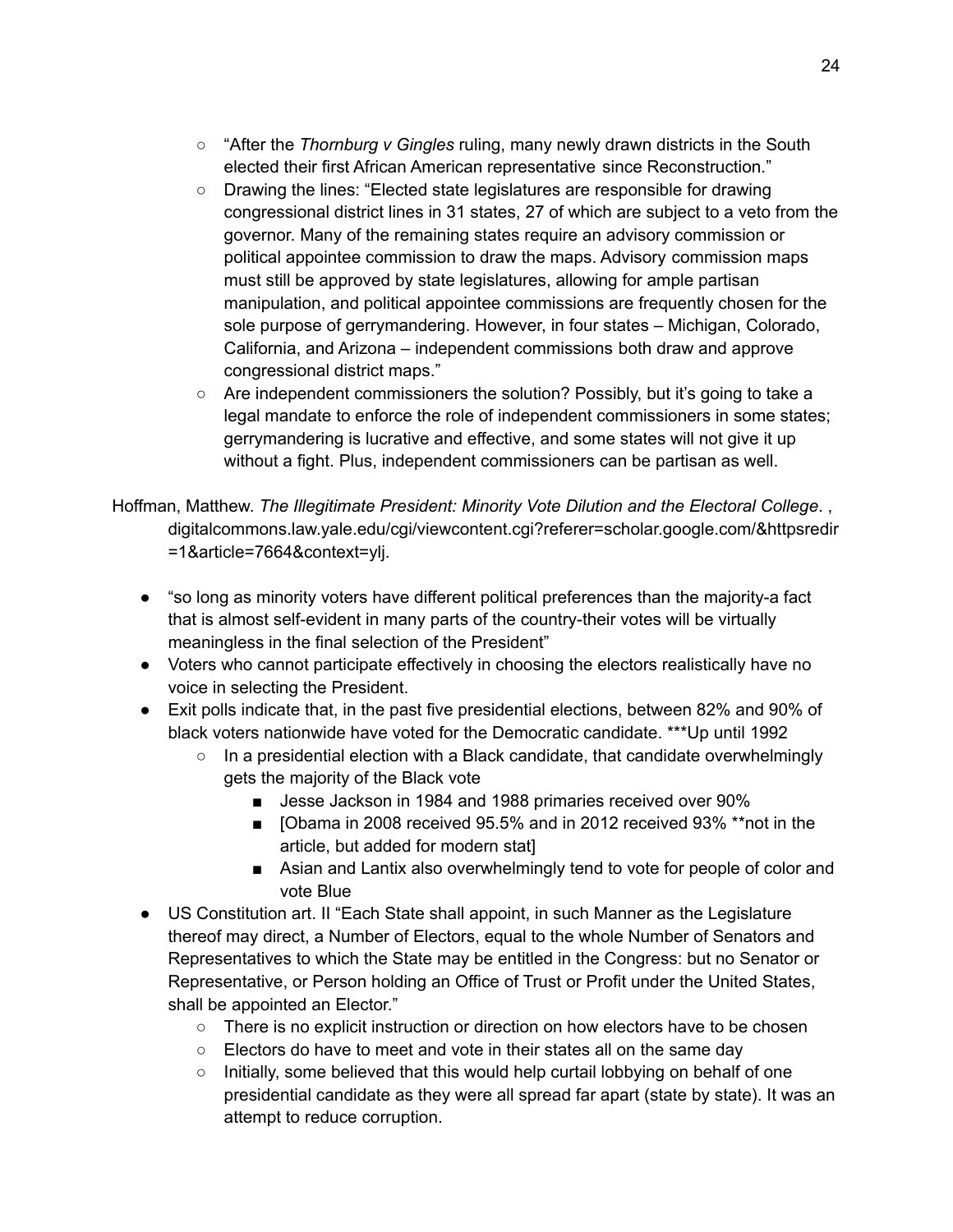- 12th amendment needed to "sure up" the system
- Winner-take-all system not required by the Constitution
	- Not all states used this until 1860
	- This system benefits the two-party system by essentially ensuring no minor party/third party have much of a chance, if any, to gain electoral votes
- One of the "principal forces driving it (Southern Republican voting block) has been the violent opposition of white Southern politicians to the civil rights policies of the national Democratic party"
	- "Southern politicians have attempted to use their influence in the electoral college to exert control over national issues relating to race and civil rights."
- 1948- segregationist ticket headed by J. Strom Thurmond
	- 4 Southern Democrats abandoned their usual support to support Thurmond-**Dixiecrats**
	- $\circ$  "the true force that bound them together was their violent opposition to any measure of social and political equality for African-Americans."
	- $\circ$  February 1948- Truman gave a speech calling for abolition of poll taxes and the creation of an anti-lynching law. The KKK responded with rallies and cross burnings.
		- Full speech:
			- [https://www.blackpast.org/african-american-history/1948-harry-s-truman-s](https://www.blackpast.org/african-american-history/1948-harry-s-truman-special-message-congress-civil-rights-2/) [pecial-message-congress-civil-rights-2/](https://www.blackpast.org/african-american-history/1948-harry-s-truman-special-message-congress-civil-rights-2/)
		- Thurmond wrote a resolution in response to Truman's Civil Rights initiatives stating "the racial integrity and purity of the white and the negro races alike,"
	- Wanted to force the election to the House where Southern influence could lead to his election
- 1968- George C Wallace, another attempt to overtly manipulate the electoral college system
	- Speech in 1963 "'In the name of the greatest people that have ever trod this earth, I draw the line in the dust and toss the gauntlet before the feet of tyranny ... and I say... segregation now ... segregation tomorrow ... segregation forever.""
	- More organized, got his name on the ballot in all 50 states and used the anger among segregationists nationwide to gain support
	- $\circ$  His aim was to block one party from getting the majority of electoral votes so they would be forced to work with him, namely Nixon (R) as he would be more willing to give concessions on Civil Rights
	- This election solidified Republican domination of the South, which it has held on to for the most part. \*\*exception GA in 2020, kind of FL in 2000 etc.

Finkelman, Paul. *THE PROSLAVERY ORIGINS of the ELECTORAL COLLEGE*. ,

people.uncw.edu/lowery/pls101/wilson\_chapter\_outlines/The%20Proslavery%20Origins %20of%20the%20Electoral%20College.pdf.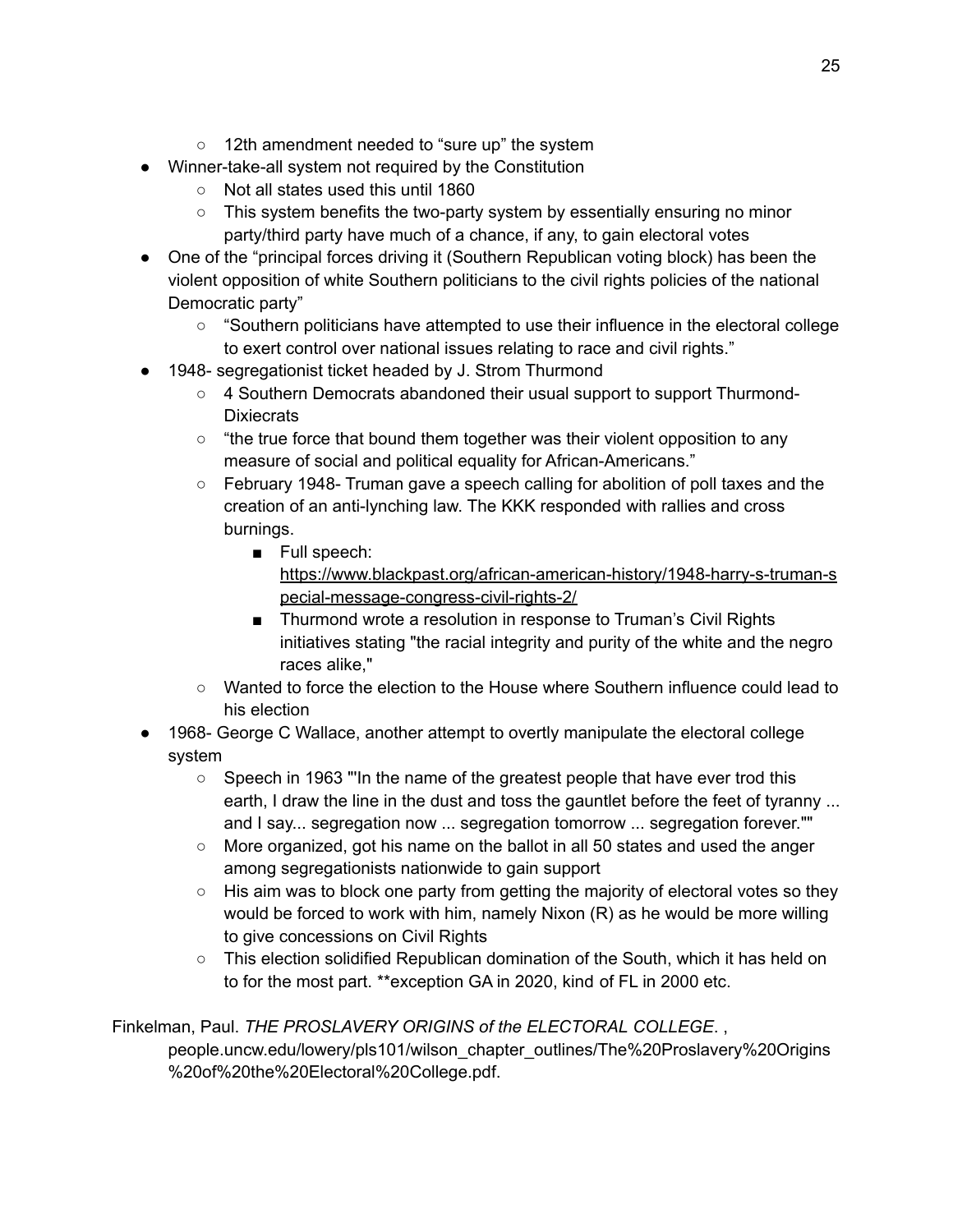- Winner-takes-all does not ensure the candidate with the popular vote is elected president
- The issue of how to elect the president was hotly contested by the Framers of the Constitution, most of whom were slave owners.
	- James Madison was concerned with who had the right to suffrage- "right of suffrage was much more diffusive in the Northern than the Southern States; and the latter could have no influence in the election on the score of the Negroes."
	- He, therefore, supported the idea of the electoral college.
- The states with higher populations of enslaved people shared Madison's concerns, and recoginzed that without the electoral college they would have a harder time electing pro-slavery candidates into presidential office.
	- Its important to note that many of the New England states that benefited from the Slave Trade were also on board with this line of thought.
- $\bullet$  % compromise factored into the electoral college in the same way that it factored into representation in Congress.
	- $\circ$  "examine the election of 1800 between John Adams, who never owned a slave, and Thomas Jefferson, who owned about 200 at the time. The election was very close, with Jefferson getting seventy-three electoral votes and Adams sixty-five. Jefferson's strength was in the South, which provided fifty-three of his electoral votes. If Jefferson had received no electoral votes based on counting slaves under the 3/5ths clause, John Adams would have won the election"
		- "For example, when we purchased Louisiana we would have had a president opposed to slavery. In addition, when he left the Presidency, Adams was on the verge of extending diplomatic relations to Haiti. In contrast, Jefferson opposed relations with Haiti and did everything he could, short of war, to undermine the black regime there. If Adams had remained in office our whole relationship with Haiti would have been different, since we would probably have extended diplomatic relations with the young nation and expanded what was emerging as a useful economic and trade relationship."

Bennett, Robert W. *Taming the Electoral College*. Stanford, Calif., Stanford Law And Politics, 2006.

[https://www.google.com/books/edition/Taming\\_the\\_Electoral\\_College/wYjvr7iCJVUC?hl](https://www.google.com/books/edition/Taming_the_Electoral_College/wYjvr7iCJVUC?hl=en&gbpv=1&dq=electoral+college&pg=PP11&printsec=frontcover) [=en&gbpv=1&dq=electoral+college&pg=PP11&printsec=frontcover](https://www.google.com/books/edition/Taming_the_Electoral_College/wYjvr7iCJVUC?hl=en&gbpv=1&dq=electoral+college&pg=PP11&printsec=frontcover)

- There was no election in the 20th century where a presidential candidate lost the popular vote but won the electoral vote
	- 1824: John Quincy Adams
	- 1876: Rutherford B. Hayes
	- 1888: Benjamin Harrison
	- 2000: George W. Bush
	- 2016: Donald Trump \*\*not in book as it predates this election, but relevant
- The constitution says little about the requirements to vote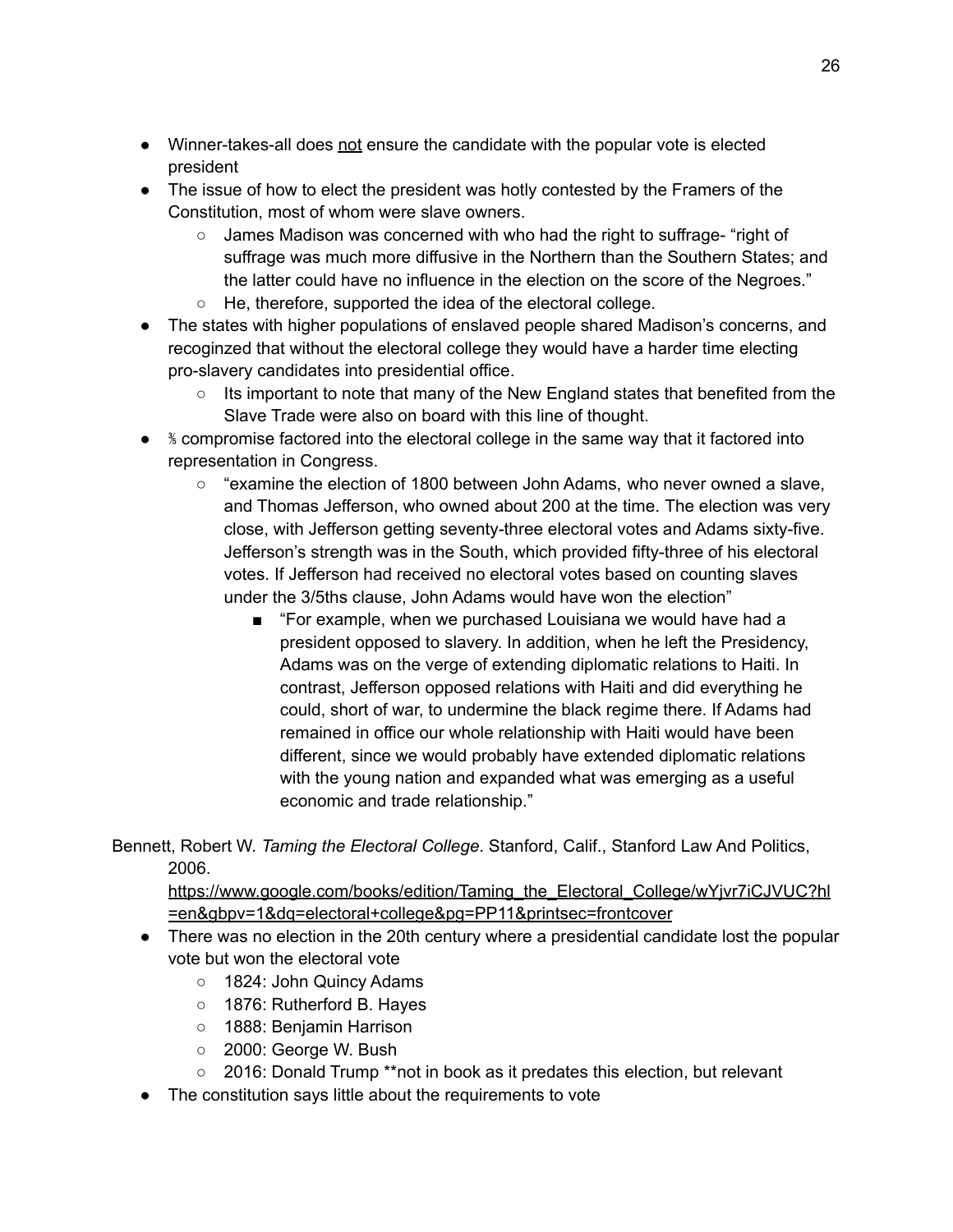- Ex-felon disenfranchisement is a huge issue, especially in Florida, that often is the center of election disputes, like in 2000
- Wegman, Jesse. *LET the PEOPLE PICK the PRESIDENT: The Case for Abolishing the Electoral College.* S.L., Griffin, 2021. [https://www.google.com/books/edition/Let\\_the\\_People\\_Pick\\_the\\_President/HlisD](https://www.google.com/books/edition/Let_the_People_Pick_the_President/HlisDwAAQBAJ?hl=en&gbpv=1&dq=electoral+college&pg=PT173&printsec=frontcover)
- Moyo, Thoko, and Alex Keyssar. "If the Electoral College Is a Racist Relic, Why Has It Endured?" *Harvard.edu*, 2021, [www.hks.harvard.edu/more/policycast/if-electoral-college-relic.](http://www.hks.harvard.edu/more/policycast/if-electoral-college-relic)
- Thompson, Laura. "The Electoral College Is Racist. Here's How to Kill It without a Constitutional Amendment." *Mother Jones*, 28 Jan. 2021, [www.motherjones.com/politics/2021/01/the-electoral-college-is-racist-heres-how-to-kill-it](http://www.motherjones.com/politics/2021/01/the-electoral-college-is-racist-heres-how-to-kill-it-without-a-constitutional-amendment/)[without-a-constitutional-amendment/](http://www.motherjones.com/politics/2021/01/the-electoral-college-is-racist-heres-how-to-kill-it-without-a-constitutional-amendment/). [AQBAJ?hl=en&gbpv=1&dq=electoral+college&pg=PT173&printsec=frontcover](https://www.google.com/books/edition/Let_the_People_Pick_the_President/HlisDwAAQBAJ?hl=en&gbpv=1&dq=electoral+college&pg=PT173&printsec=frontcover)

Akhil Reed Amar. *America's Constitution : A Biography*. New York, Random House, 2006.

● p.20-21: "Another clause of Article I, regulating congressional apportionment, gave states perverse incentives to maintain and even expand slavery. If a state freed its slaves and the freedmen then moved away, the state might actually lose House seats; conversely, if it imported or bred more slaves, it could increase its congressional clout. Article II likewise handed slave states extra seats in the electoral college, giving the South a sizable head start in presidential elections.

<https://www.theusconstitution.org/news/understanding-the-three-fifths-compromise/> - Interesting OP ed and response (link at top of article) about the ⅗ compromise.

[https://www.businessinsider.com/threats-wont-deter-electors-voting-joe-biden-december-14-202](https://www.businessinsider.com/threats-wont-deter-electors-voting-joe-biden-december-14-2020-12) [0-12](https://www.businessinsider.com/threats-wont-deter-electors-voting-joe-biden-december-14-2020-12) - Electors harassed ahead of the Dec 2020 vote for POTUS

<https://www.theatlantic.com/magazine/archive/2018/10/james-madison-mob-rule/568351/> - James Madison's fears of "Mob Rule"

<https://teachingamericanhistory.org/library/document/the-three-fifths-clause-revisited/> - Transcripts of the June/July debates at the 1787 Constitutional Convention over the ⅗ compromise.

[https://www.senate.gov/about/officers-staff/vice-president/VP\\_Elbridge\\_Gerry.htm](https://www.senate.gov/about/officers-staff/vice-president/VP_Elbridge_Gerry.htm) - Information about Eldridge Gerry.

- Governor of Massachusetts
- VP under James Madison 1813-1814
- Invented Gerrymandering